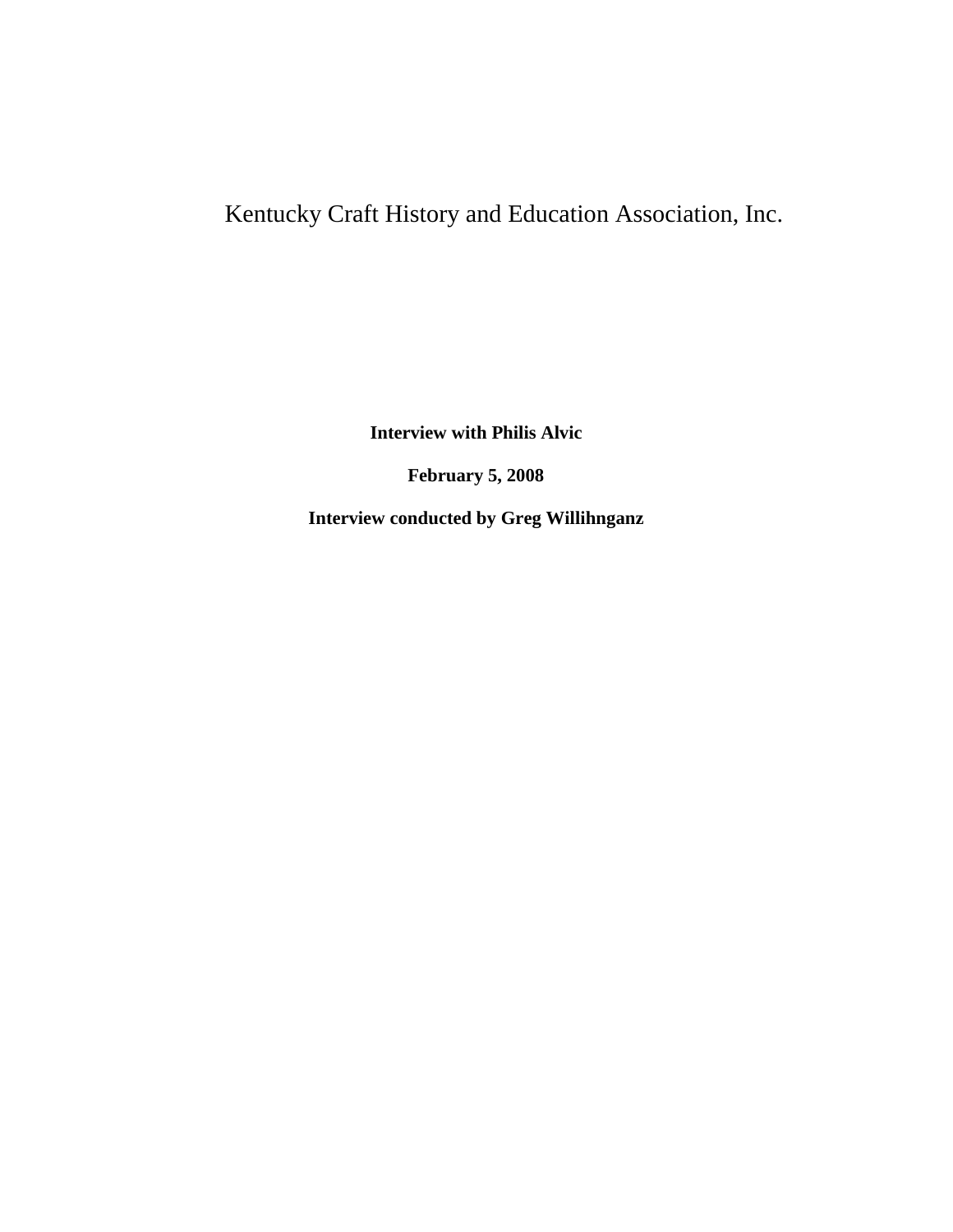WILLIHNGANZ: Why don't you tell us a little bit; first, let's just take a walking tour of this amazing workshop.

ALVIC: Okay, of this amazing studio. Well, you know one dreams of one's ideal space. When we moved into the house originally my husband said, "Oh, the room we have for the studio isn't big enough," and I said, "Well, I didn't know an artist that ever thought their studio was big enough." "So why don't we live in it a while and decide what I wanted and needed." Well, when we thought of adding onto the house, my oldest son, that's a sculptor asked if he could build it. But we really didn't, you know, I said, "Yes" very readily. And then my husband said, "Well, are you sure?" And I said, "Well, everybody I knew that had built something talked about all the fights they had had with builders." And I said, "I have had a lot of experience fighting with this child and I might actually win one." But it worked out that we didn't really fight. We managed to cooperate and both put ideas into it so that it's this wonderful room with lots of light in it and gives me scope for creativity in many departments as a weaver. And also as a writer because it's very important when writing to be able to look out a window (laughter).

I work with yarn that's already spun and dyed. I don't have any personal relationships with small furry animals or that sort of thing and color is very, very important in my work. So I've always liked to have the yarn that I use out and visible. And I previously had the yarn in these laundry baskets up on shelves, but my son also built these storage units that go underneath the windows and still let me see everything. I may comment here that even though I have hundreds of pounds of yarn here, there is never enough. There is always that color I wished I had.

Moving on around the room I have three large looms that are up and functioning now. My thought was that depending on how I felt on a particular day, rotate from loom to loom but that doesn't seem to be the way I work (laughter). I kind of focus on one at a time and then finish up those projects and then go on to the next one. And the looms do slightly different things so that's the reason to have several of them. And two of them are now attached to computers. It's not as easy as pushing a button and I still use two arms and two legs in the weaving. It just helps with the pattern. But even that is after I (laughter) spend a lot of time programming in the pattern and things. I can also demonstrate if you like.

## WILLIHNGANZ: Yeah, why don't you?

ALVIC: If you like an example of a weaver in a loom, we can do that one too. This unit does make a little noise. Okay, that's the last row I row. Oh, okay. With weaving, there's a whole language that goes along with it. The weaving machine is a loom I throw a shuttle that has a bobbin in it with the yarn that I put across. The pattern is built up one row at a time and I do what is known as loom controlled weaving. In other words, this part of the loom which are the harnesses, bring up groups of threads and by doing different groups I can get these very intricate patterns. An interesting historical footnote that all of us weavers like to point out is the loom was actually some of the major thinking that went into computers. Particularly, the Jacquard loom and how it controlled threads. In fact, Jacquard cards that control a roll of weaving look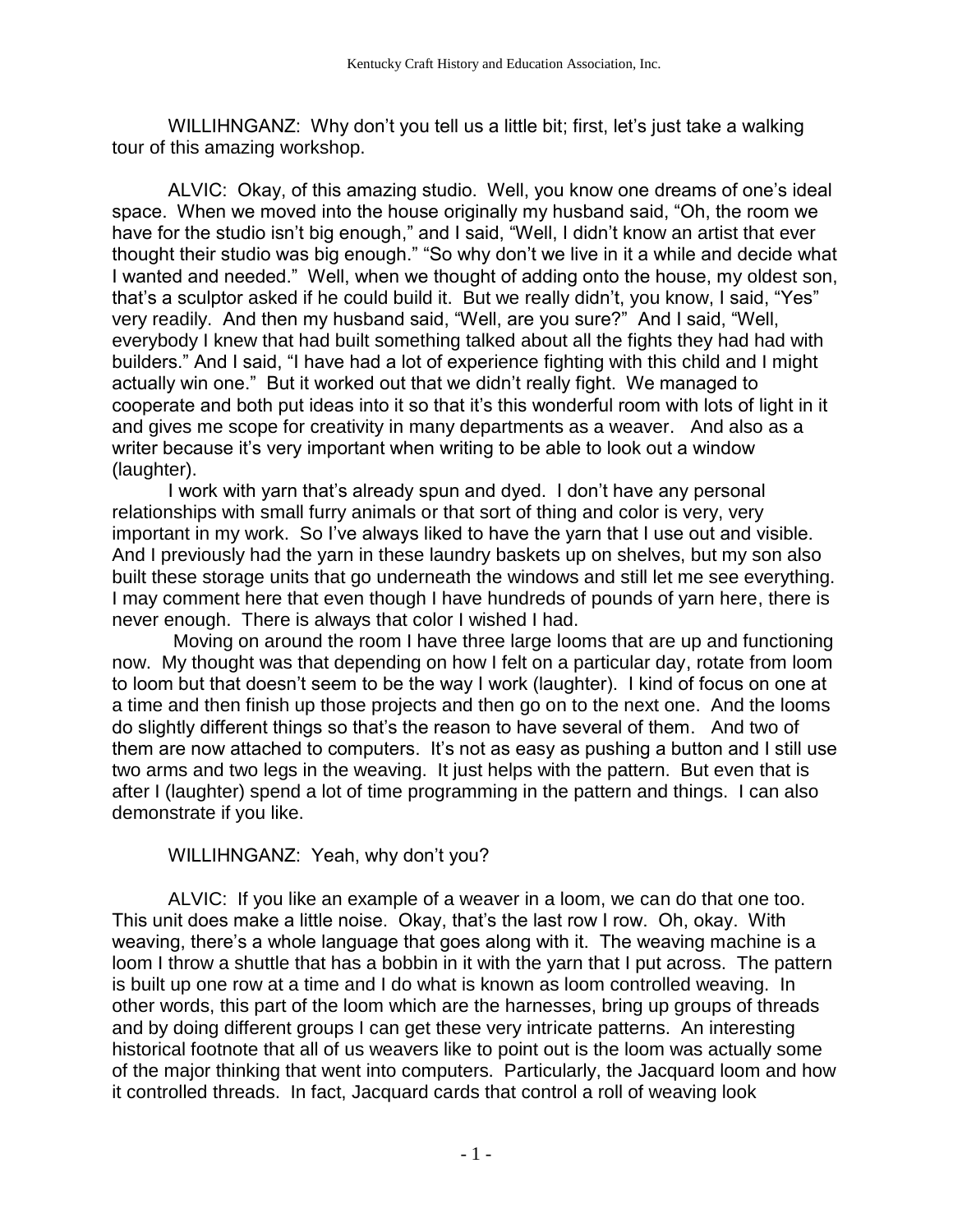amazingly like those old punch cards that many of us will remember the computers used to work on. The computer ….it controls the order that the threads come up to form the pattern. Now this information doesn't get into the computer by magic. I put it in (laughter) you know in a rather laborious way. So I sometimes feel like what end am I spending my time at. But the other looms that I have had treadles underneath the loom that controlled rising the harnesses and I got very frustrated because I didn't have enough feet. And although I could get underneath and adjust little pegs to have several groups of threads come up at a time because I was getting more and more elaborate ideas for patterns I felt I was spending more time underneath the loom. So this way is definitely preferable and I still though use the large loom over there for my major panels because it actually is better equipment to do with that type of weaving than to use this computer. So I'm not using the computer to do what I had been doing previously faster or more efficiently. I'm doing what I did previously and then expanding into other areas.

The up and down threads on a loom that are threaded through heddles on harnesses, that's these threads, are called the "warp". The ones that go across are called the "weft". So this particular warp was put on the loom for a sample exchange group that I'm a member of. Each year this group of weavers called, "The Sixteen" exchanges samples usually around a certain pattern that we're all very creative with. This thread structure is called, "Crackle". We have one member in Australia, one in the Netherlands and a couple in Canada, so we're really an international group that we have fun in. So there is around twenty people in the group; so when the samples come, it's like these Christmas presents from all over the world with all of these wonderful patterns. And then they give detailed directions so we know how they came up with these particular patterns. The name "The Sixteen" comes from - we all do patterns that have sixteen harnesses.

Most weavers in the world are content with four and some very wonderful weavers use a loom that's really no more than a frame. A loom, this one has a lot of apparatus associated with it, but the basic function of the loom is to keep the warp threads at equal tension. And so for a tapestry loom, it can be very, very simple because it's how the weaver manipulates the threads that make the pattern, where with me it's the loom that does it. With this loom I step on pedals underneath that bring up groups of threads. This is a block weave so some of the threads are controlled just in groups.

 With my weaving, the major pieces that are on the wall behind me, it's essentially how I control those blocks of threads that come up, that and create the different patterns. The closest thing to explaining the way I design is filling in squares on graph paper and then I can set up a square on the graph paper to correspond with the threads on the loom. And this particular loom will let me weave a very wide piece. One is limited by the width of the loom although there are cleaver ways that you can essentially weave double loom and open up things. Weavers are problem solvers. We like to figure out things (laughter) and work things out. We're very different from other people in the needle arts: knitter's even quilters. They tend to like to follow things that they already see, you know, follow other peoples patterns. A weaver never wants to do that (laughter). You look at other peoples patterns for ideas but we like to figure out things and put things together in our own way. Most weavers are not using weaving for a totally creative decorative end like I do. They make things. They make things that are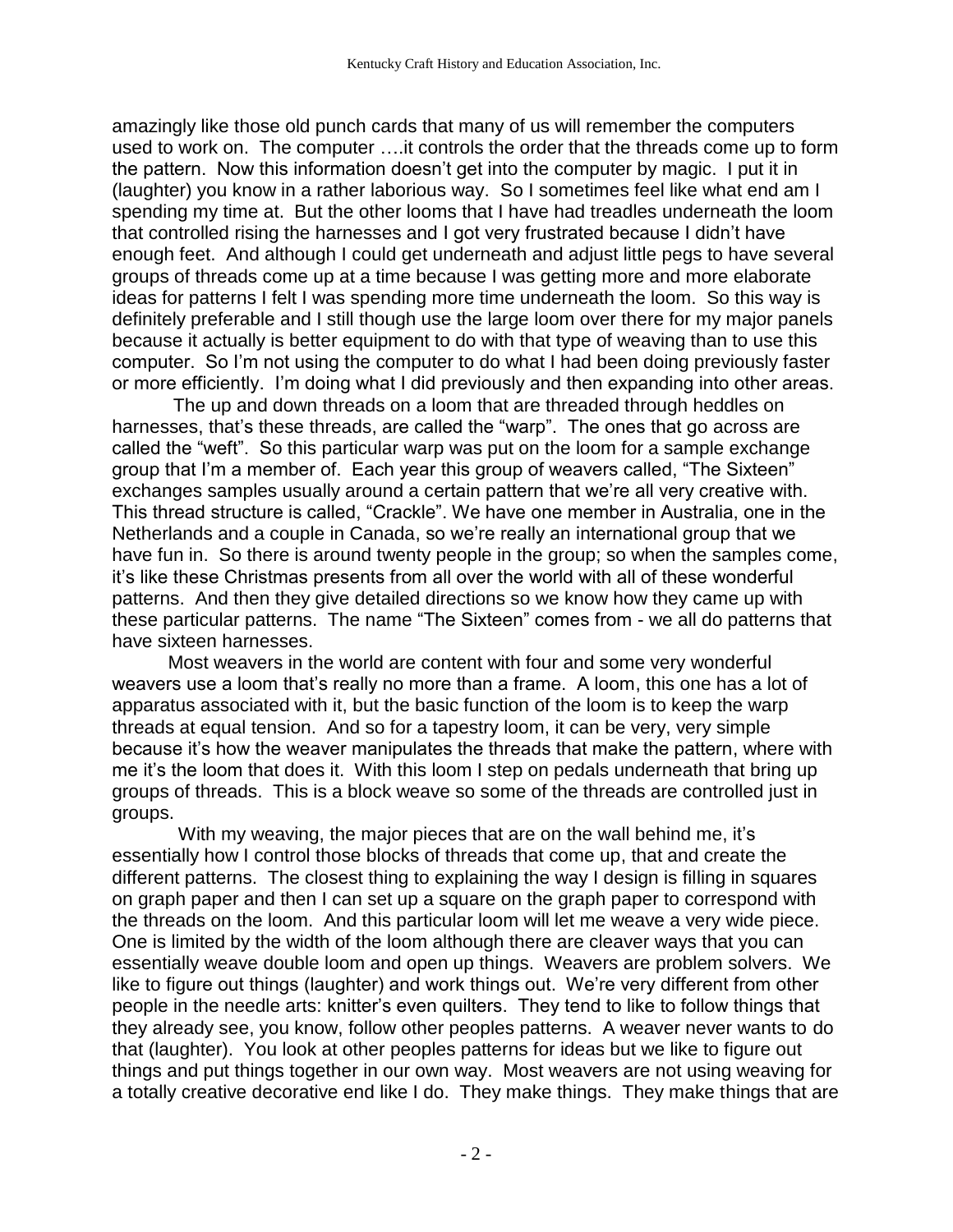useful in the environment such as, rugs or clothing. Or well, think of the textiles you have in your house. At one time, they were all made by a weaver or sometimes even the woman of the house, if she was skilled enough to weave. So most of the weavers will do functional things, where I went to an art school. And mid way through I was in a weaving class and realized that weaving dealt more specifically with the things I was interested in, which was color and texture and a controlled form. As a painter I would always set up problems for myself to solve. And I always felt more comfortable in from painting-to-painting taking very small creative step that I wanted to keep certain things the same so that I would know what was causing something to happen. So that I could make it happen again. Well, weaving focused more on these particular interests. Now it took me a while to kind of realize that I wanted to devote the rest of my life to weaving rather than to painting, but I had sufficiently done that by the time I was out of school. And it helped that there was a scholarship available for a weaving student. (laughter) So I kind of took that scholarship and became a weaver mostly because I hadn't expected to get a full tuition scholarship. I even had partial ones before that and so the windfall of money that I had from the scholarship I bought a loom. Well when you have a loom, you're a weaver (laughter).

 Arriving in Kentucky was one of those things that kind of happened to me. I was following a husband who had a new job. He was employed by Murray State University in Murray, Kentucky and I found myself in the far western end of Kentucky trying to develop a career. Well this was not easy, you know. I had three small children at the time and trying to weave and things. But one of the things that I hit on because I couldn't do the normal career path that a lot of artists or weavers would have done because I was so far away from everything else. So I decided to, in effect, curate my own exhibitions. And one of the things that I did I thought , well, to try and engage people instead of talking about weaving and how cleaver I was, in that direction I thought people were more engaged through language. So I decided, well, I'll do a series of hangings around a piece of literature. I first thought of Shakespeare because doesn't everybody and then I thought, no, people's visual images for that would be in their own heads already. I wanted to put the visual images. So I wanted something famous that most people had heard of, but nobody had read lately or maybe at all, but they had heard of. So after surveying a lot of different pieces I decided on Sir Walter Scott's *Lady of the Lake.* And it was even set in Scotland so there were nice even textile illusions to that. And I did twenty of these hanging panels around Sir Walter Scott's *Lady of the Lake* poem that were keys to different passages in the poetry. And this did work very well. It was exhibited in lots and lots of places and so but after *Lady of the Lake*, I of course, I continued working.

My next series had to do with Mary Hambidge and the Rabun Weavers of Rabun Gap, Georgia. Mary Hambidge's place that she worked and lived in north Georgia is now an artist colony. Well through the benefit of a small grant from the Kentucky Arts Council I went to the Hambidge Center for a couple of weeks. I fell in love with the place in the mountains. It was wonderful! Well, the director said to me, "You know the woman that founded this place was a weaver." Well I said, "Well I thought there was something about that building with all the looms in it." You know, okay, joke. But he then said, "That there were a couple of trunks full of her weaving." Well my eyes lit up and scurried over to look at all of this. Well I came back to Kentucky and on a trip to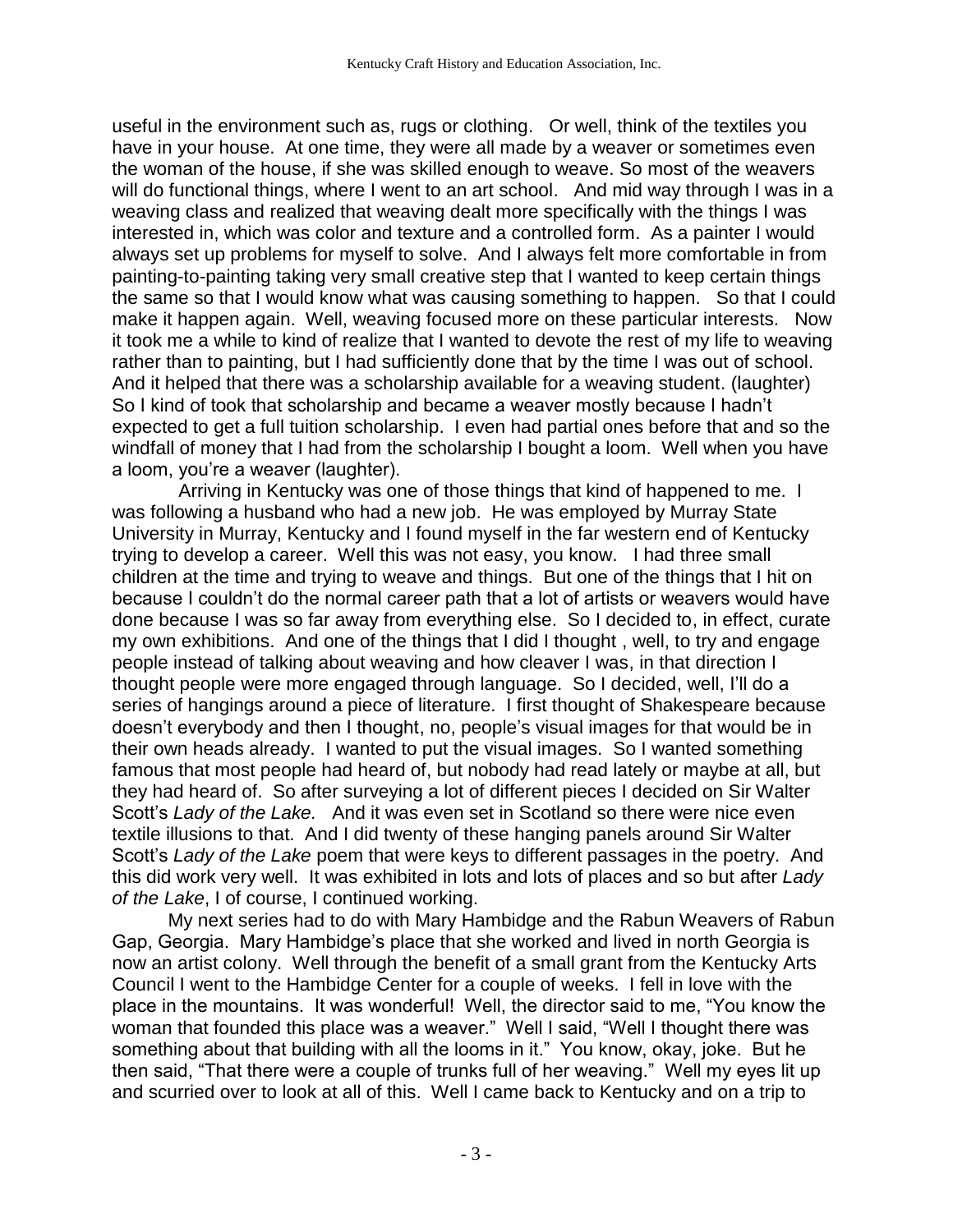Lexington walked into the Humanities Council and said, "Will you give me money to go study a woman in Georgia?" And they said, "Well you know you have to write a grant and why would Kentuckians be interested in her" and a few questions like that. And I ended up going back there to study about her and her weaving. Well that led into then studying about the Appalachian Craft Revival and weavers in Tennessee, North Carolina, Kentucky (laughter) and the entire Southern Appalachian Region that finally culminated in a book.

This is one from the Mary Hambidge series and with my weaving*,* and I relate them a lot to a particular time and place. And I see something particular in the environment that I want to call other people's attention to. And so with Mary Hambidge's log cabin, it was set in the middle of this intense lushness of the north Georgia forest. So to try and get that intensity of greens and say you know, this is what she surrounded herself with. That was one of the things that I was going for and the again the rigidness of the house structure but then the variety of unpredictability of then things around it. I do weaving that, like I say, is controlled entirely by the loom. Where many people look at the weavings or look at pictures of them particularly and think I've used a tapestry technique where I've used a discontinuance weft which means a thread that doesn't go all the way across. And it allows for a lot of subtle manipulation of threads and colors and that's where you get the medieval tapestries with the intricate pictures. Well I'm limited to things at right angles (laughter) that I can get the illusion of curves by having small little steps up. Like in some of the other ones if again, if I have enough blocks to kind of make it look like it curves, but mostly with things at right angles so to bring in different feelings with the colors I use, with the textures of the different yarns to give a richness to the surface. With the piece on the end I've actually woven different strips that I've appliquéd or sewn on top. So I did the base weaving and then did the strips on top but the strips on top show. Really it's more obvious how I combine different groups of threads to make patterns especially when you can see a pattern like this where they are little stair steps going up and then those are combined to make a block around. But I originally started copying patterns from other needle arts, from cross stitch, from different embroidery, because they use graph paper to do designs too. But then I got so good at filling in little squares, that many times now I can't even tell whether they were ones I appropriated or was inspired by (laughter) someplace else or actually created myself. I used to buy graph paper, by the ream (laughter) and fill it up with you know hundreds of little designs. I now have a computer program that is the graph paper but instead I'm clicking on little boxes to fill in them instead of filling them in with a pen.

I have done a lot of work in my life and I will continue to do it now that I have this wonderful studio. Unfortunately my most current work is out in exhibition (laughter) so I can't show you the new direction that I'm going in. They have more to do with draped pieces of weaving. But I don't think I will totally give up these large panels again, because I don't think I've explored everything that I want to say with that type of weaving. So maybe someday they will even be the two thoughts combined. You know one doesn't exactly where one is going creatively (laughter).

WILLIHNGANZ: Tell us about these pieces over here.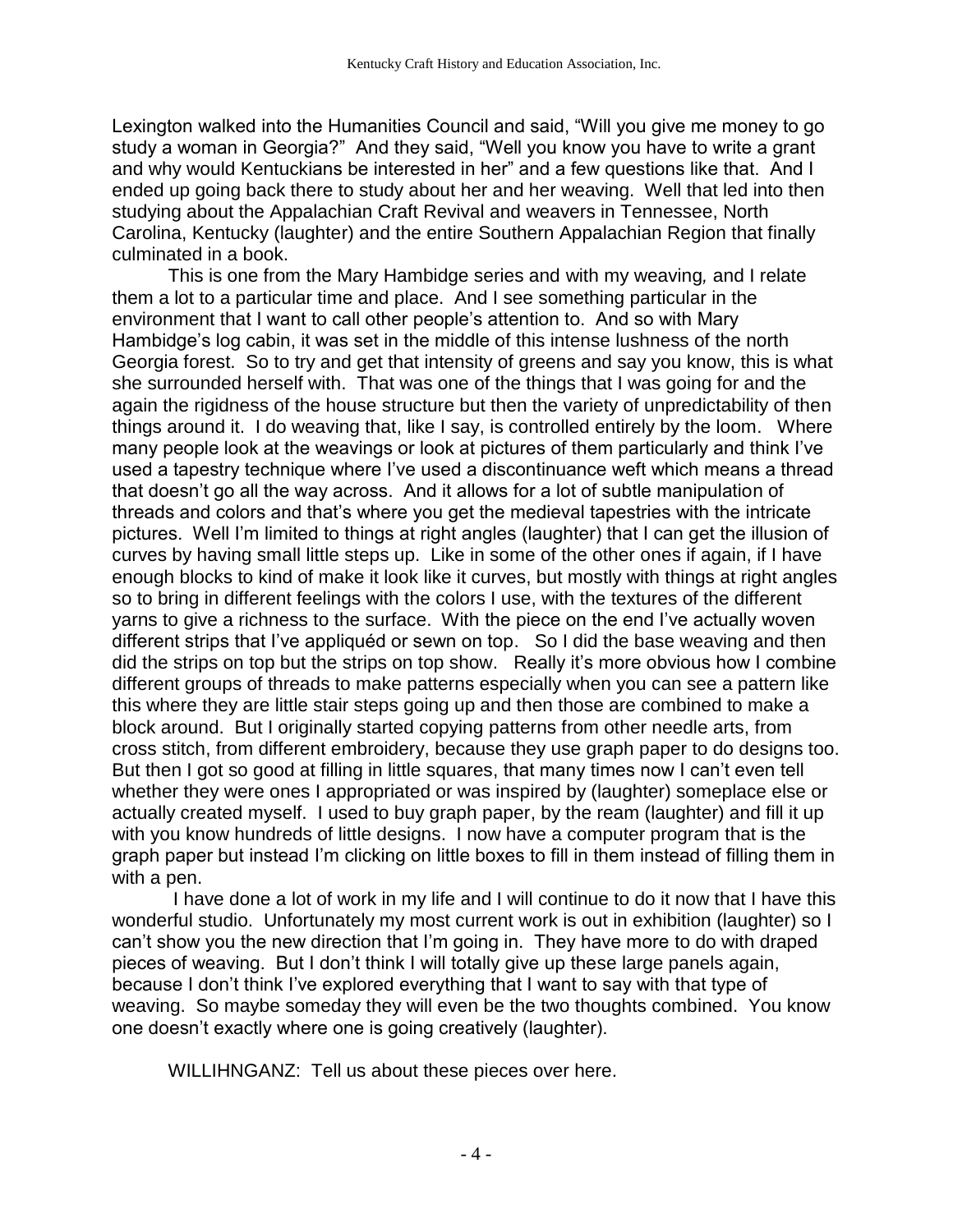ALVIC: Okay. Well there are some here that are from the *Lady of the Lake* series. Oh, with doing a series like *Lady of the Lake*, I wanted to, oh, let us say, I was not opposed to selling them. And so I decided well if I sell one, I'll make another one to go in its place. But of course it won't be the same one, so it was twenty hangs but I did thirty all told that were in the series. The way that I unified them as a group was they all had rust colored borders. My Mary Hambidge series has pastel colored borders. So you can kind of tell when you see things what series they belong to by what the borders are. I then did kind of one that centered on some of my international travels. And so they're in there too. But then in more recent years, I have gotten into more experimenting with different types of weave structures and doing things. And this hasn't evolved into an actual series yet because I still feel I'm finding my way with that so.

WILLIHNGANZ: Tell me about all the stuff up on top (laughter).

ALVIC: Oh, well up on top hmm. There's the basket from Rwanda. That was made by a company; its two sisters that have organized villages in Rwanda that are making their baskets. There are whole villages where the women make these baskets and the sisters design the designs on the outside and then they're made in these. They go from very, very small ones. They could be the sort used as a Christmas tree ornament to these very large ones. In fact, this fall I was in their place of business, and they had huge baskets that sat on the floor that I would have loved to have brought back with me, but couldn't figure out how to get it on the airplane (laugher). It has been a real success story for Rwanda. They went to Rwanda after the Genocide and they had grown up in exile and came back to the country. Their parents were from Rwanda, and wanted to do something to help the people there. So they started organizing women to make crafts and the sisters would then market it. I was asked by an agency that got money from the USAID, which is our foreign aid money, to go to East Africa and talk to several companies that would then come to the U.S. and try and sell their products through a trade show. I did end up going to the trade show in New York with these companies and they were from all over East Africa. Well, even at that trade show the real success was Janet and the baskets from Rwanda when they were approached by Macy's. And have had a long and very profitable relationship with Macy's selling their products. And when I was there in Rwanda, they moved from a well, (Rwanda was considered a fairly decent size shop, but in retrospect is very small compared to what they have now) into a major complex, where they have a building that is probably twice the size of my studio that they have just for shipping. And another building where they're training women and they were currently training sixty women when I was there to make the baskets. And essentially the women can then make a living for their families. And because so many of the men were killed even now they're villages that are still predominantly women even more than ten years after the Genocide. So it's a real economic benefit to the country.

WILLIHNGANZ: Okay, let's begin again here (laughter).

ALVIC: Okay (laugher).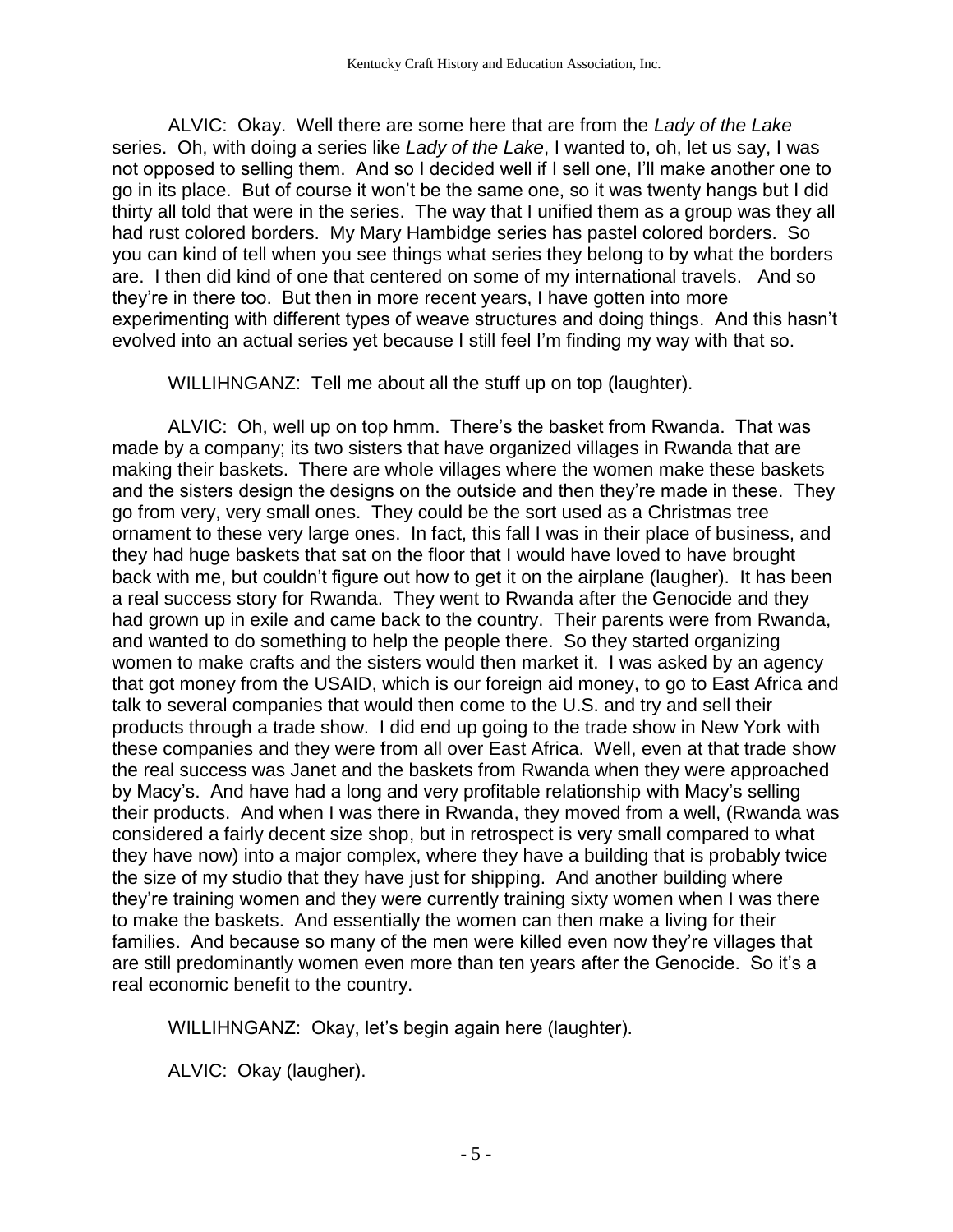WILLIHNGANZ: And as I say, don't worry if you sneeze or if you need to yawn or whatever, we can cut anything out and will.

ALVIC: Yes, well, yes.

WILLIHNGANZ: I'm recently discreet about that.

ALVIC: Okay.

WILLIHNGANZ: My goal here (unintelligible).

ALVIC: Okay (laughter). The object is not to embarrass the people.

WILLIHNGANZ: That would be accurate. That would be accurate. So tell me about a little bit about your history as a crafts person in terms of you know.

ALVIC: Okay. Well I've alluded to a little before; again it's how far back you want to go. You know my parents had a good friend that was an artist, so I was around creative people when I was growing up. And she, you know, supposedly said to my mother when I was very young, "That girl has a good sense of color", which has always been one of my really strong suits. And so I grew up drawing. I grew up with crayons. I mean a new box of crayons was, you know, the signal of all that. I always loved the arts and so my parents being very child centered individuals, signed me up for classes at the Junior School of the Art Institute of Chicago. So I went to classes when I was very young and then continuously from age ten on. And when I was in high school I became a work-study person for the Junior School, which was really very nice. I covered tuition from my class by helping the teacher put out materials and clean up afterwards. And the woman, who assigned those particular things, liked me a lot, so she assigned me to high school classes. So, it was really like I was getting two classes for free every Saturday. And then I also did six week sessions during the summer. So I had a whole lot of art in my growing up years.

But then, because I'm the age that I am, there was Admiral Rickover. And Admiral Rickover told people my age that it was our duty to study math and science, because the Russians had put up sputnik and they were obviously winning something. So I had planned to go and study math in college. And one day my mother said to me who really never gave, you know, overt advice, you know, usually she would, said "I think you would be much happier going to the Art Institute and studying than studying math." It was like, oh, that was what I needed to hear and I said, "Mother, I think you're right." And so with all the arrogance of youth, I devoted one Sunday afternoon to either accumulating or doing the necessary entrance requirements to get in. Well, it was only when I was there with my fellow classmates, did I realize other students had spent months (laughter) compiling their portfolio. And I just kind of put it together. But then again, since I had grown up kind of in their Junior School, I couldn't conceive them not wanting me as a student.

Well, going to a professional art school is very different than going to a regular college, because you major in art, you minor in art and all of your electives are in art.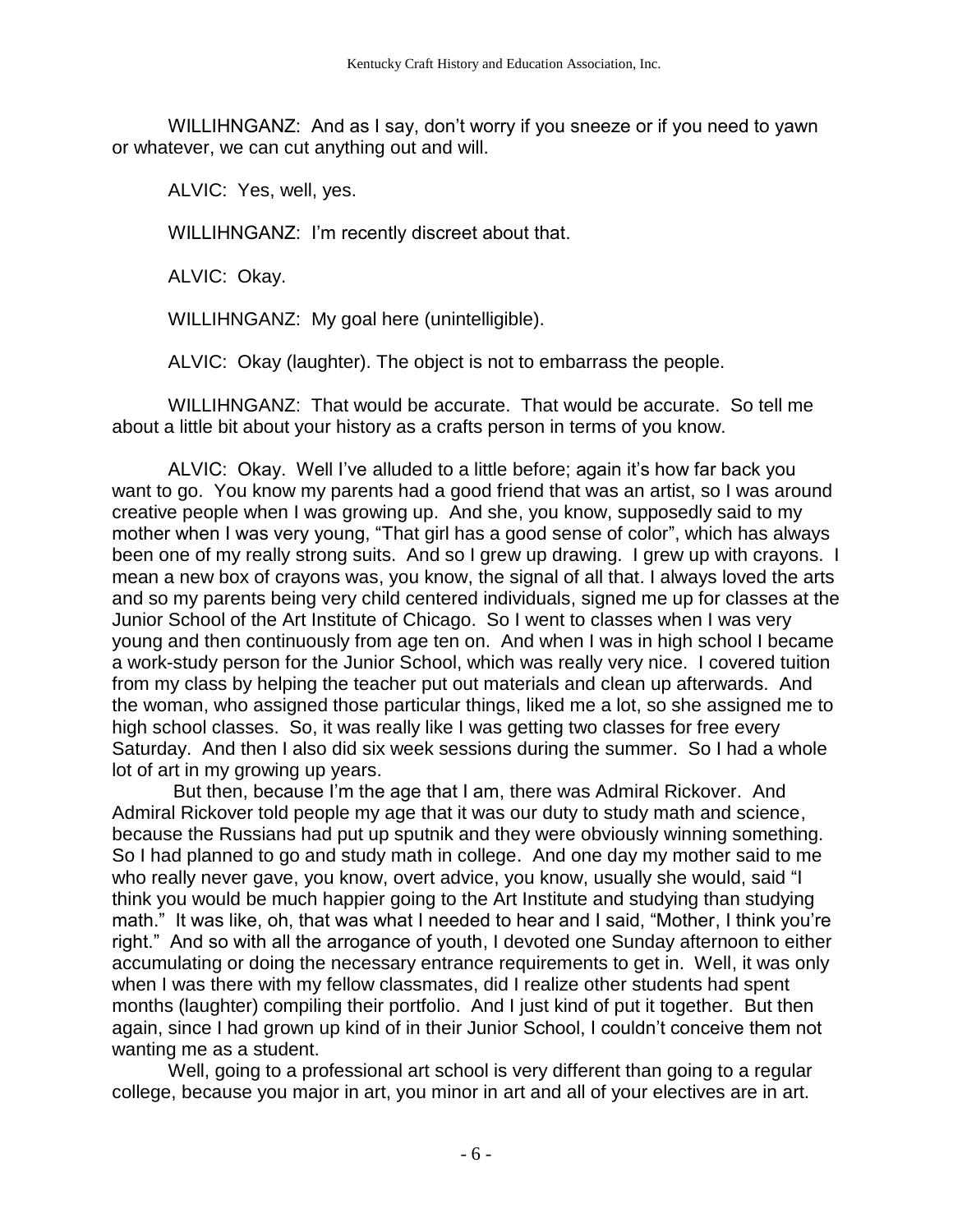We did only the basic minimum requirements for the state of Illinois to get a degree. And it meant that once a week, I walked half a mile to the University of Chicago downtown center that had a contract with the Art Institute to fulfill this requirement. But again, being a child of my time, I had to have a job coming out of school. I knew I would have to be making some money. So again females my age you became nurses, or secretaries, or teachers, so being a teacher - so I took art education. Well art education at a professional art school is kind of different than art education at a regular college, because we had to have a "B" average to get into art education. So that meant we were the better students (laugher). And also one wonderful thing that worked definitely in my favor, was you didn't have to meet some of the requirements were, like a major in painting or a major in sculpture. So it allowed me to experiment more with the types of classes I took. And so I was predominantly a painting major, but they said take a craft and it was like, oh, I had taken sculpture and found out I didn't think three dimensionally very well. So I thought weaving that would (laughter) and I had grown up around textiles. My mother was a very accomplished seamstress and my father was in the cloth slipcover business. So I grew up in a household with textiles around all the time, so it seemed very natural. In a way, I had to overcome some of my own prejudices. As you know painting is a real art and a craft wasn't, but I thought well if I used the craft, I could make art.

And then there was also I really, really enjoyed the act of weaving. There is something about the rhythm that your body gets into. And so, was it all right to do something that wasn't enjoyed that much (laughter)? Well as I said earlier, getting a scholarship for my fourth year from the North Shore Weavers Guild was the thing that definitely decided me on being a weaver. And they had to go to the North Shore Weavers Guild and say, would they accept somebody in art education, because really I wasn't a weaving major, I was an art ed major. And they said, "Oh, yes (laugher), they would" because they thought, "Oh, she would go out and teach other people to weave." Well, I have done some teaching of weaving but mostly I've done weaving. So they at least got one good weaver out of it (laugher) and maybe I have inspired a few others along the way.

At one point I thought maybe I did want to go into college teaching of weaving, but by the time I got around to thinking of getting credentials, a master's degree and that sort of thing, most of the college jobs had been taken up by my contemporaries. And like I said, I wasn't too sad, because I really wanted to weave (laughter). But then trying to develop a career from far Western Kentucky had certain interesting ramifications in my life which has really led to a much fuller life. Trying to promote myself and my weaving without much capital to invest into it. I started writing about my work and found out I could get them published in weaving magazines with a couple of nice colored pictures of my work. It was like, "Oh, this is great!" So I became writing a lot about weaving and about techniques. And I do a very technical type of weaving, so I got things published. And then you know my husband calls it, "Being chatty." He says, "I'm very good at this." And I was talking to an editor and I had parlayed one article into three, because of the length for the magazine. And then I said, when I was sending in the final one, I said, "In fact my husband says I have enough ideas for a column." So on my fortieth birthday the editor called to discuss the name of my column (laughter). So it took the edge off of getting older (laughter).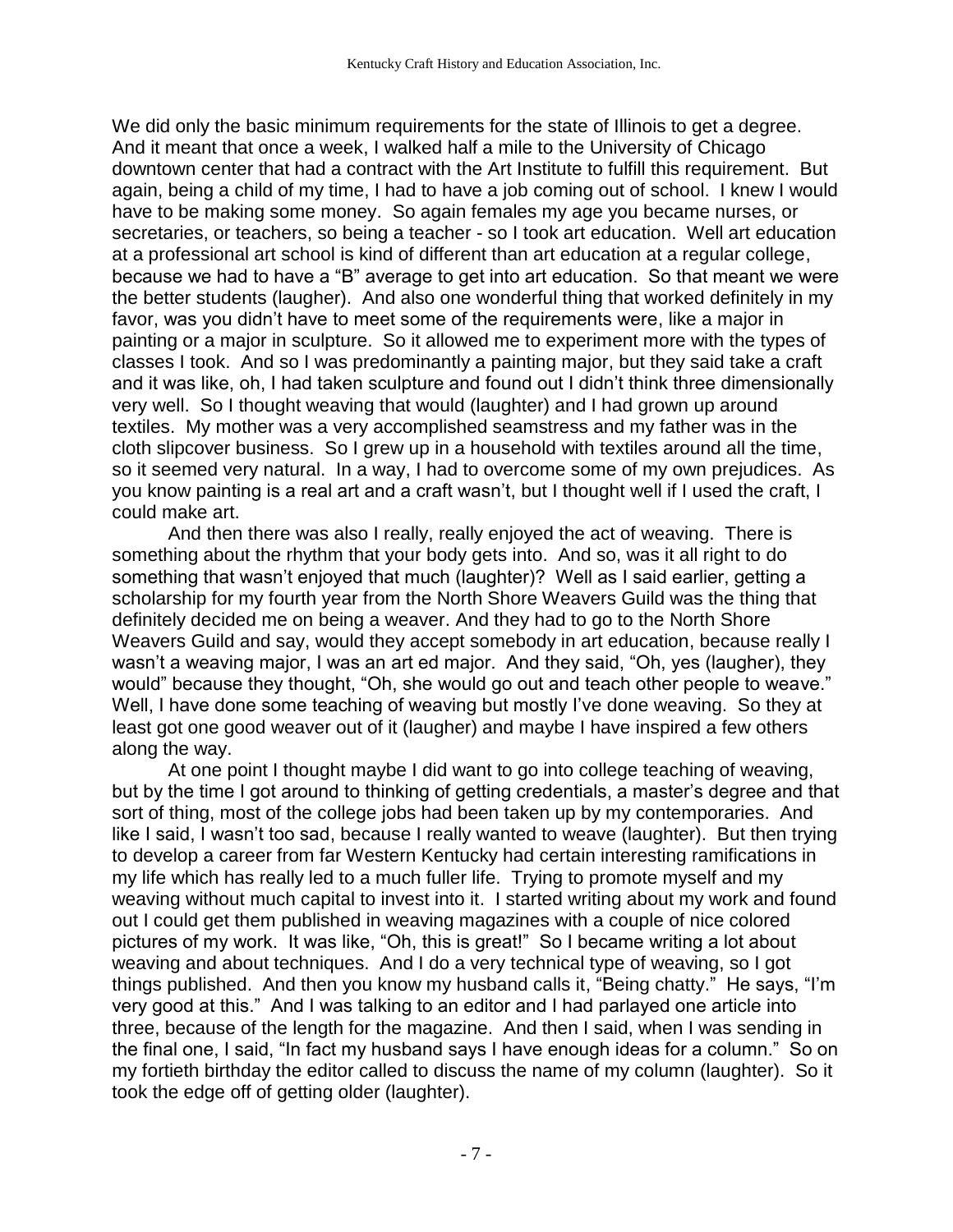## WILLIHNGANZ: What did you call it?

ALVIC: 'Notes of a Pattern Weaver' (laughter), a nice literary illusion then. And so I wrote the column for a couple of years for that magazine and then they changed their focus. But another magazine, I was also writing for, was very happy to pick up the column. So it went on for another couple of years until that magazine ceased to exist. But all of a sudden I had writing credentials, so when I applied for a Humanities Grant, all of a sudden, I could list you know all of my magazine publications. Also living in Murray, Kentucky, because it's so isolated, that university provides a lot of things because they realize they're students that come from the local area have not been exposed to a lot. So most of these things were also free, which was nice. And I realized very early that it was better not to discriminate. If there was something happening, you just go. So the English department had a wonderful series of poets and writers that would come to talk. And they had nice little receptions afterwards, so I'd go and interact with the poets. I'd go to the foreign film society that showed lots of wonderful films. The Civic Music had regular concerts from acts that were happy to have a fill in day in Murray, Kentucky on Tuesday or Thursday, when they were doing major cities on the weekends. Of course, some of them had signed the contracts before they actually realized how hard it was to get to Murray (laughter). But so I was seeing people with you know many times international reputations. So there was a lot more going on there than one would have thought in the way of stimulation.

And there was also Emily Wilson. I would not be alive today if it was not for Emily (laughter). She had such a profound influence on my life when I was living in Murray and still continues to today. Rarely, I think in this life do we meet somebody where our minds just seem to be running in the same sort of track. I often feel sorry for other people that are around Emily and I, when we are together, because we talk in such shorthand. (laughter) And because we know how the other person will think and react to something. Well Emily also made sure that within a month of living in the state of Kentucky that I was a member of the Kentucky Guild and of Artists and Craftsman. When I moved in it was February first and I started asking if anybody knew anybody with a loom or that was a weaver. Well Emily's name was mentioned to me and I called her up and we perhaps talked for an hour or so the first conversation. And she said, "Well, have you thought of joining the Kentucky Guild." And I said, "Oh, yes, I had even gotten the papers for it, but it was past the deadline for submitting for the jury that was to take place in March." And she said, "Don't worry about that (laughter)." And so I didn't know who I had encountered at that point. But Emily fixed it up so that the deadline was waived and it could be waived because the jury was in Murray. So all I had to do was take over my things to the art building, where the jury was meeting. Well, Emily in the ways that she worked, also within the next few months, had me on the Standards Committee (laughter) for the Kentucky Guild.

And she also, over the years, has filled in considerable history of the Guild, because she was one of those early, early founding members. I also learned of the influence of Clara Eagle that was the head of the Art Department at Murray that made it into the best Art Department in the state of Kentucky, reputation that has lived on for many years (laughter) after the passing of Clara. And Clara in fact, told Emily that she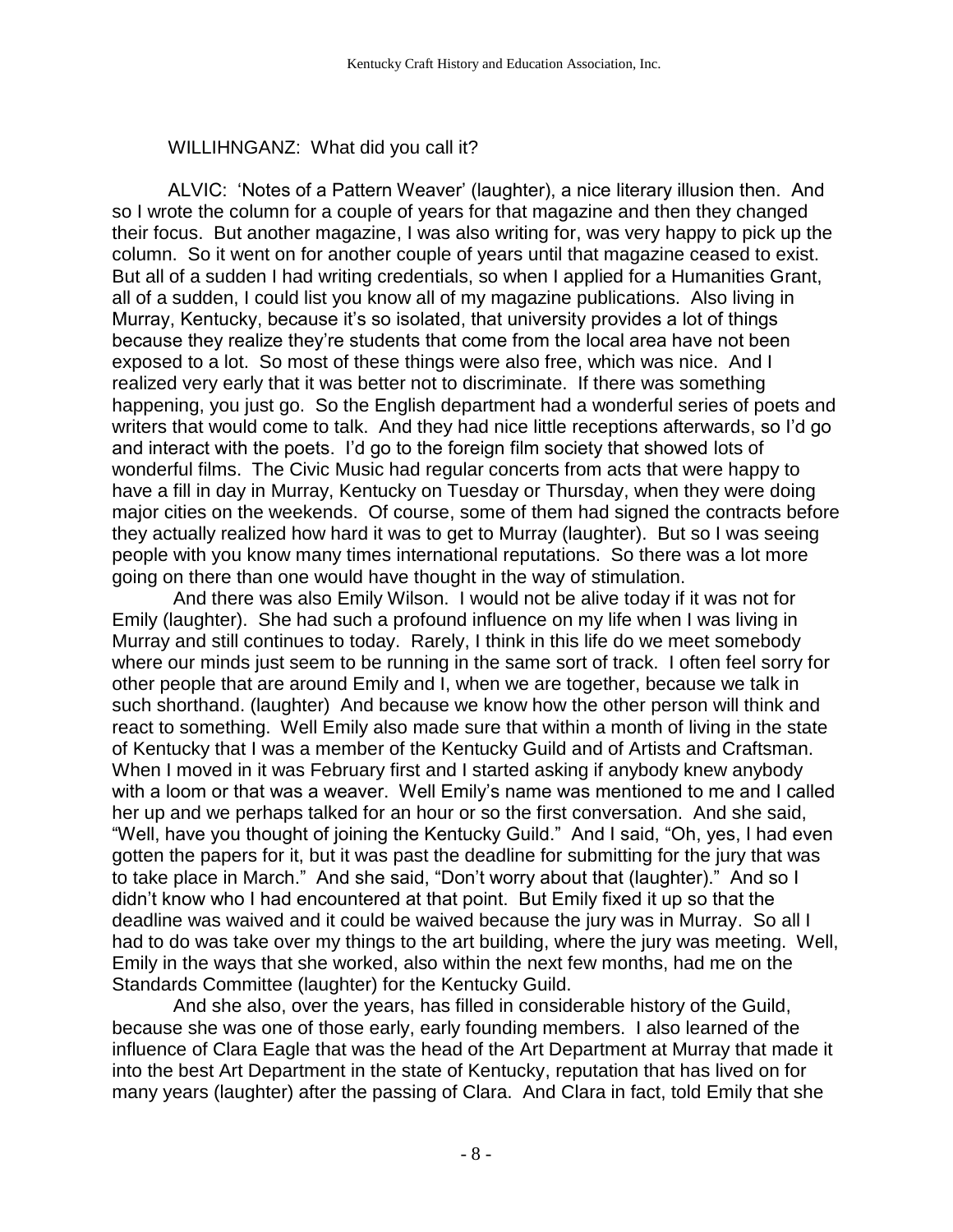was going to be active in the Guild (laugher) that was the way Clara ran her department. Emily is a weaver and a water-colorist primarily. And a lot of our views on art are amazingly similar even though we came from very, very different backgrounds. She grew up in Henderson, Kentucky. I grew up in Chicago, Illinois (laughter). She went to Newcomb College at Tulane and then to Louisiana State for her master's degree. I have a bachelor's in art education from the Art Institute of Chicago. But like I say, we think in very, very similar ways even though our backgrounds are very different. And Emily was married to Alfred Wolfson who is head of the Biology Department at Murray State. And it used to bother him that in the visual field that we couldn't have a set of verifiable standards that we could tell other people. It was like Emily and I knew what they were, because we knew them visually. And most artists are very, very bad at talking about even their own work, because they don't make that leap from the visual world into the world of speech. And most of the people in the society have a very poor knowledge of the visual world, so we often feel like well; we can hardly talk to each other, let alone to anybody else. So when you meet somebody that you know understands where you are, it's really quite wonderful and reassuring and you know really rare and I was fortunate enough to have done that.

WILLIHNGANZ: Now what year did you actually join the Guild?

ALVIC: Oh, well that's easy because I came to Kentucky in February 1, 1976. And so I was a Guild member in '76.

WILLIHNGANZ: Okay, they actually started in '60 or '61 yeah.

ALVIC: Sixty well, it's pinning down the actual years; there were several kind of starting points. There was the starting of the train.

WILLIHNGANZ: Right.

ALVIC: And Emily was very involved in the train and logistics for the train and it moving around also, putting together an exhibition that was on the train. I don't know whether she told you about the clever panels that they had designed to display the art work.

WILLIHNGANZ: I don't believe she did.

ALVIC: Oh, well it was clever (laughter). They wrote to famous artists around the country and asked for the loan of the piece and they wrote to my teacher. So Emily felt that was another connection that we had. Else Regensteiner who was my teacher at the Art Institute loaned them a piece, because they didn't have money to buy pieces, so that it traveled around. And then the train, they also had crafts people to demonstrate. It as part of the art experience and it became harder and harder to schedule places for the train to go, because the railroads were cutting back. And it was because one of the early founders husband worked for the L & N (laughter) that they were able to do this at all. And they had been funded by the state government, the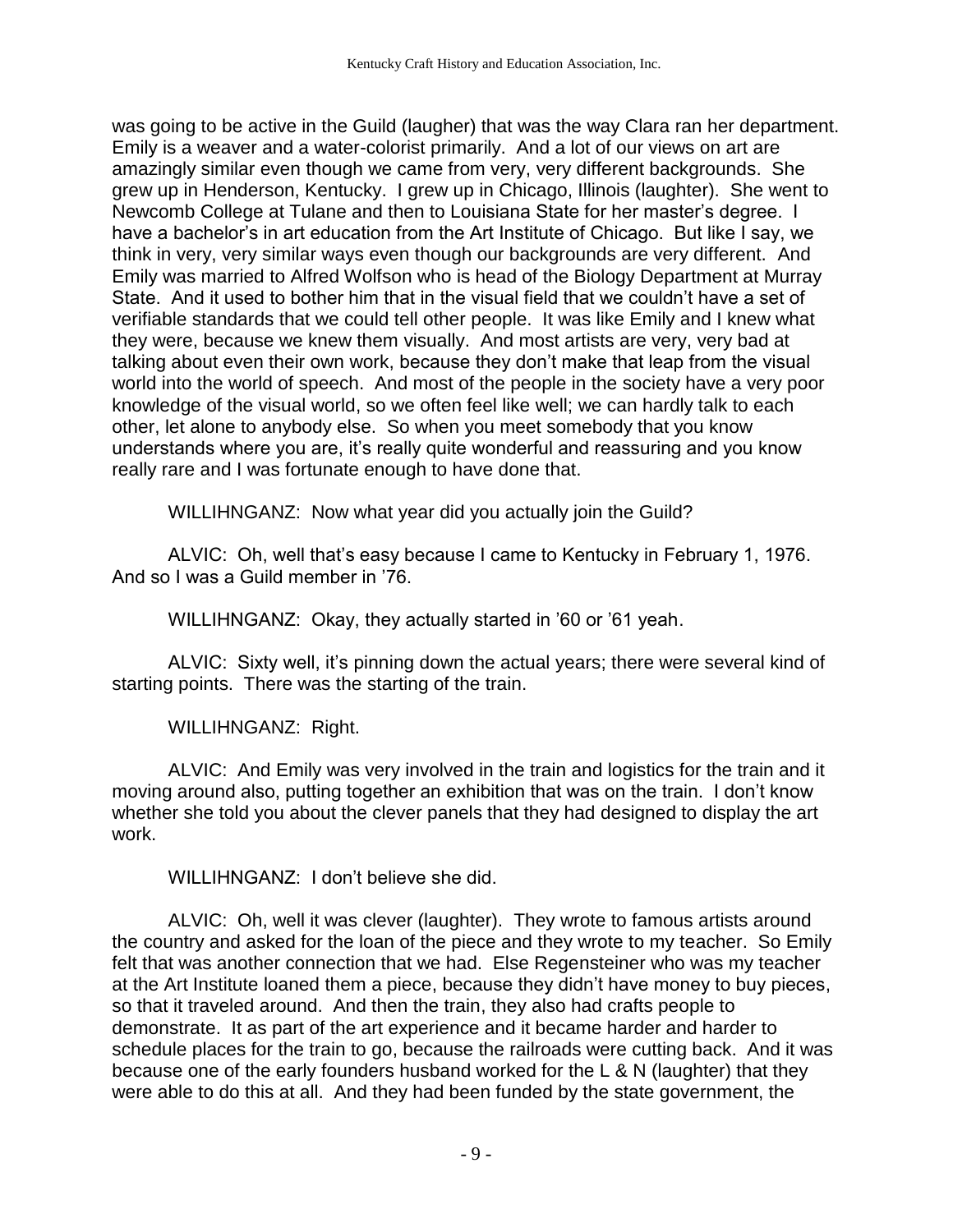Department of Commerce and they were going to pull the funding because the train wasn't going to go anymore. So they said, "Well, let us try and start a fair to see if we can generate some money to keep the organization going." And so this is part of what I got from Emily, was that history and she was the president at the time they put together the first fair. And so she worked very closely with Rick Bellando in getting that to be a reality. And Emily had some kind of family crisis and actually didn't make it to the first fair, but went to many subsequent fairs after that.

WILLIHNGANZ: Now that would have been in the sixties (unintelligible).

ALVIC: Yeah, in the late sixties.

WILLIHNGANZ: Were they still doing the train when you joined the Guild?

ALVIC: No, the train was long gone so and they had the fair, the fair was well established by the time I joined.

WILLIHNGANZ: Were they doing one fair a year or two?

ALVIC: They were doing by the time I came in '76, they were doing two fairs a year. And it was out at the Indian Fort and you know it was quite a production by then. They had the cute little tents with the kind of circus canopies on them and so it had a nice unified look. It was in this nicely wooded area. It was definitely an event to come to. And those were in the days before, you know, every collection of half-a-dozen houses had their own crafts fair. They were not that prevalent and the Guild had quite a reputation then for the high standards and so there were large crowds with it. And from Emily I got it was very important that the Guild was a Guild for the whole state. Now of course Emily was coming from far Western Kentucky, but that was for the whole state especially too. That the Guild from its very inception took in traditional crafts-people working within a tradition as well as, the college trained art student crafts person. Well and artist, unlike a lot of the crafts organizations, Kentucky was for artists and craftsman. So there has always been this nice mix of, we don't separate out crafts, you know, we consider the creative visual arts together.

And there was always this mixing and helping of people that came out of very rural backgrounds in Kentucky, to help them market their products. So the Guild did a lot in education and a lot in providing markets for people, a lot in working with crafts people to help them market their products. A lot in fact through the standards committee when somebody was rejected it didn't mean they were told to go away and never come back. We told them go away and do these things, you know, with a little bit more attention, then may-be next time you'll get in. And so there was definitely the history of people in the Guild that had tried many times to get in and had finally succeeded in bringing their work up to that quality both in design and in craftsmanship, because we rated them in those two categories. And sometimes it was saying, well you've submitted a range of products; we think this particular product shows the most potential. Work on doing this one in more depth then, with different varieties and we think that will be a better product for you.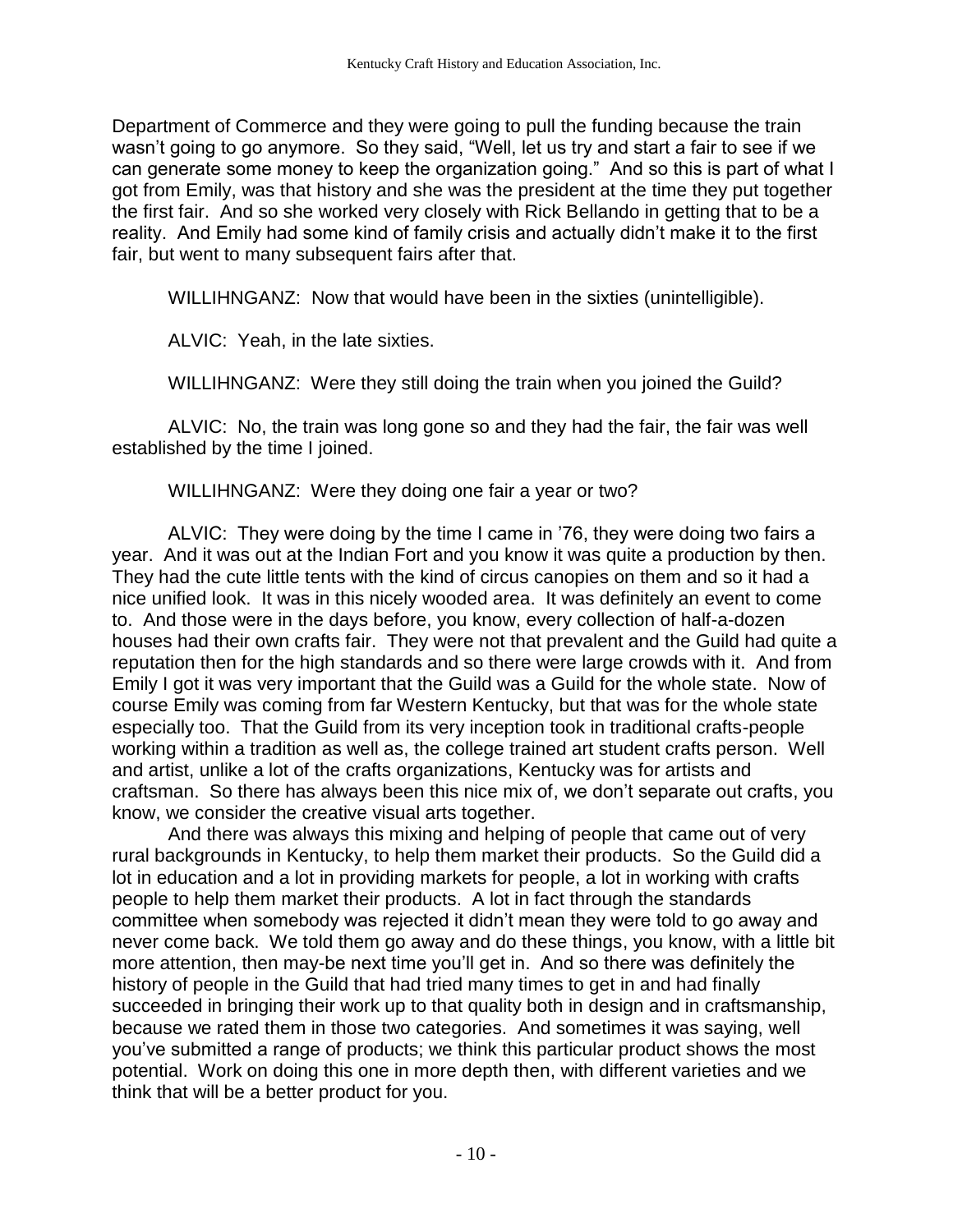With the Guild, the education meant not only for the members, but the Guild has always felt they were educating an audience too. They were educating the future consumers. So the fairs would go on Friday, so that school groups could be bussed in to have an experience at the fair. Some of the teachers did an excellent job of preparing those students for the fair and that the students would come with lists of questions to ask people (laughter) And so that they would really get an in-depth feeling. Part of the fairs have always been, I was talking, about demonstrating crafts. When somebody can see that I put in my thread one row at a time, that they can see that it takes me a long time to do it. Although I'll tell you, the most often asked question of craftsperson is, "How long did it take you to do that?". Now it's a question that most crafts people feel rather insulted. You could go you don't go to other people with a skill and ask them how long they spent doing it. I always felt like they wanted to figure out an hourly wage for me. But then I thought, oh, just treat it like a politician encounters a question. Just because they ask a question, doesn't mean you have to answer it. That, look at it as an opportunity to talk, And so I really interpreted that question not that people wanted to be insulting, but they wanted to interact with me, and that was a question that popped into their mind. In fact, they might even be interested in the answer, but that didn't mean I had to answer it. So I would talk to them about the nature of weaving, about how I had to thread each of these little threads through here one-at-atime using one of these hooks, and then they had to go through here one-at-a-time in a particular pattern. And the hours I had spent at my loom before I ever throw a shuttle. And so I was interacting and educating them about my craft. Well, potters and woodworkers, and glass blowers go through very intricate steps within their craft too and if people can see it happen, they feel more a part of the process.

It's my feeling that people buy crafts because they want a connection with the person making an item. You can go to Wal-Mart and buy things cheaper, and maybe more functional, but we have a very, very active crafts movement in this country, a growing one. Well, we don't compete on price. We compete on quality, on the artistry of what we do, and on this connection we provide with the maker and the consumer. That when people spend as much as they would spend for a craft item, they want to talk about it (laughter). When people come into their house, they say, "Oh, you have a new hanging". It's like, "Yes, and you know this wonderful artist that has been you know been weaving for over forty years made this". And it becomes the story in the way they relate to the item. So demonstrating at fairs is far more than entertainment. It is really educating the public as to what they're buying. The fact that they could interact with the craftsperson, and ask them questions, that it provides another dimension to that experience. And for a lot of people in a state like Kentucky, they might have been more exposed to hand-crafted items through some sort of family connection than they would in other places. But very few people have any idea how the things that surround them in life actually get made. My own field of textiles, we come into contact with many, many different kinds of textiles throughout an average day. And people know so little about how it happens.

WILLIHNGANZ: You know this is all, you are a good educator. This is all wonderful information for me because as a videographer I do a lot of talking to people and asking exactly the same, "How long does it take to make that?" And it's like I don't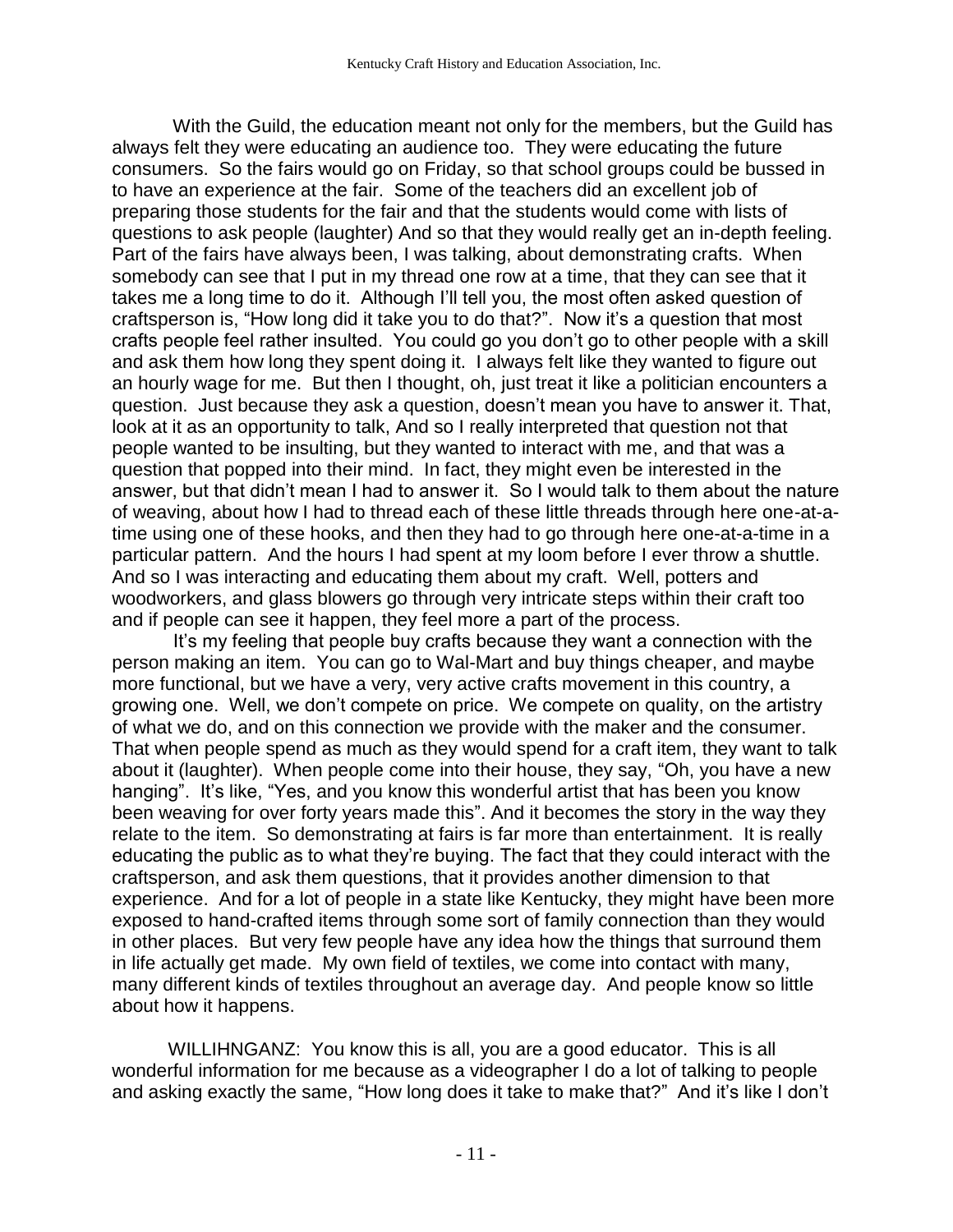know how long it took me. It took me days, weeks, months, years I mean it could be years. It goes on forever, you know, it's day and night. I don't keep track. I mean you know I was working on it 8 o'clock last night on my thing. Shirley said, "You still at work?" I said, "Yeah, I'm still at work". And you know you don't just stop what you're doing and just get lost in your work.

ALVIC: Well and the thing is to tell people about the process. Well yes, I have to videotape a lot so I can extract out the story and condense it down into, you know, the short time span that everybody has these days.

WILLIHNGANZ: That's exactly right.

ALVIC: You know, its like, how can I get to the main point of it? Well, it takes a lot especially when I'm not writing the lines for these people.

WILLIHNGANZ: Oh, you're so right about that (laughter).

ALVIC: Laughter - Well you can tell I've known a few people with the video thing. By the way, I need to give you one of our flyers. My husband and I are the committee for the One World Film Society for Lexington.

WILLIHNGANZ: Good for you.

ALVIC: And we just have our list of films out or maybe I'll just e-mail you the flyers so that way you can.

WILLIHNGANZ: Okay, a hard copy. I'd like that too.

ALVIC: Okay, so we were really heavy on documentaries this year and we managed to get a few feature films in there too.

WILLIHNGANZ: Good.

ALVIC: The object of One World, is One World is to promote understanding diversities so we try and (laughter) hit a lot of bases there with things. And the founder of it is pretty much for new things rather than historical ones. And this is our tenth year so we've been, you know, making our own history in this film series. They happen in February and end of March and we have thirteen films we're showing this year.

WILLIHNGANZ: That's terrific!

ALVIC: Yeah, and raise money we actually pay screening rights (laughter).

WILLIHNGANZ: Wow!

ALVIC: Hey (laughter). I met a filmmaker coming off the plane in Dares Salaam.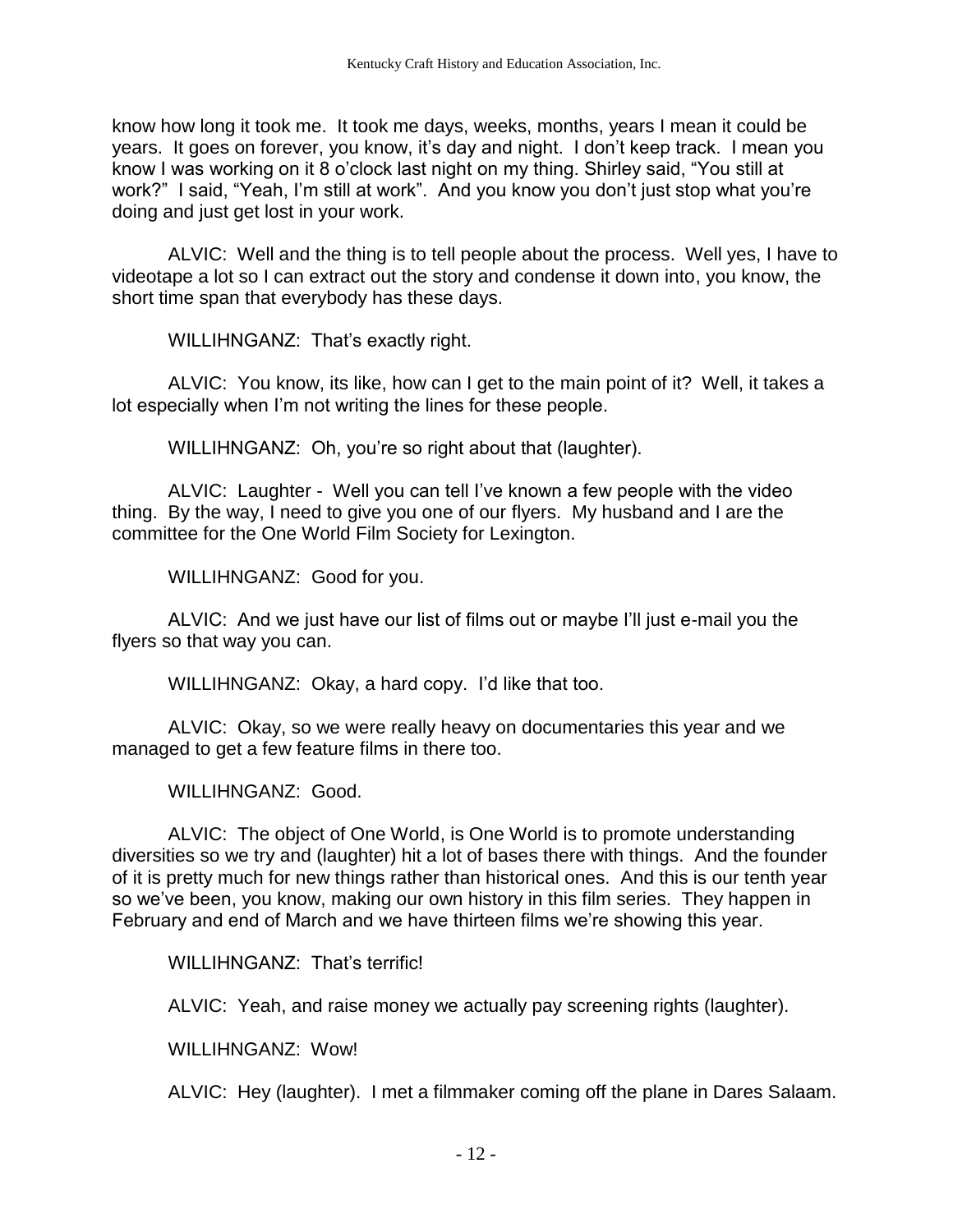#### WILLIHNGANZ: Wow!

ALVIC: So I'm telling you about our film society in Lexington, Kentucky. Oh, but this is another thing, if we're going to my life, that I refer to the writing that came out of the weaving. Well I wrote a book on historical weaving centers in Appalachia, the *Appalachian Craft Revival*. And that tied into many of the settlement schools and I can go and talk about that for a long, long time. Which to do background for my book, I started going to the Appalachian Studies Conferences and so I regularly present Appalachian Studies Conferences. But in 1994, I did my first international consulting trip. And I was supposed to be a technical adviser on weaving to Peru. I was supposed to teach the Peruvians to weave faster, according to the guy that I was down there to help. Well I went around and talked to a lot of people and visited a lot of people and my conclusion was that they should weave slower, which really upset him. By slower, I meant that they should pay more attention to quality, and they had the technical ability to do the quality. People were just telling them to do it faster as a way of producing more. And I said, "No, slower, better quality and let's work on the marketing and then selling that." So I went during that trip there from being a technical weaving adviser to putting on a different hat and I became an adviser for product development and marketing. Well, I not only had my life as a craftsperson that informed me on how to do that, but I also had this study in the Appalachian Mountains, because the settlement school people that were trying to educate children dealing with some health problems and provide a little cash money. (laughter) To people at so early date thought, "Well, we love the crafts, we'd buy the baskets and the weaving, maybe some of our friends would like". Well, how do we take known skills, turn them into products, and then market them? They were the same problems that Peru was dealing with in the end of the twentieth century; the Appalachian people had dealt with at the early part of the century. So it was like, oh, let's hope we have a few more tools (laughter) currently to bring to bear on how to sell things. Well that was the first of the consulting trips.

Since then, I've gone on a dozen of them. I've been to various parts of the world. This last fall I spent a month in Tanzania, coming back through Nairobi, through Kenya on my way back home, and seen some people that I knew previously in Kenya. So I've had this wonderful international experience too and helping people deal with product development and marketing, how to tell their stories to relate to the consumer. And I can go in and talk to them as a crafts-person and so it's been a tremendous experience for me. Oh, also earlier I mentioned Armenia, that's the country that I have been to the most. I've done four different projects in Armenia.

#### WILLIHNGANZ: What group sponsors you to do these trips to Africa?

ALVIC: Okay. Well most of them were done through the International Executive Service Corps. So technically, I'm a volunteer, but all of the expenses are covered with that, which means, the flight, the hotel, the per diem. It's one of the agencies that's funded by U.S. Foreign Aid. Unfortunately with a different focus in the government, that sector has been going down, so this last trip that I did was actually through the United Nations. The money came from there. It was the U.N.H.C.R. which is the committee on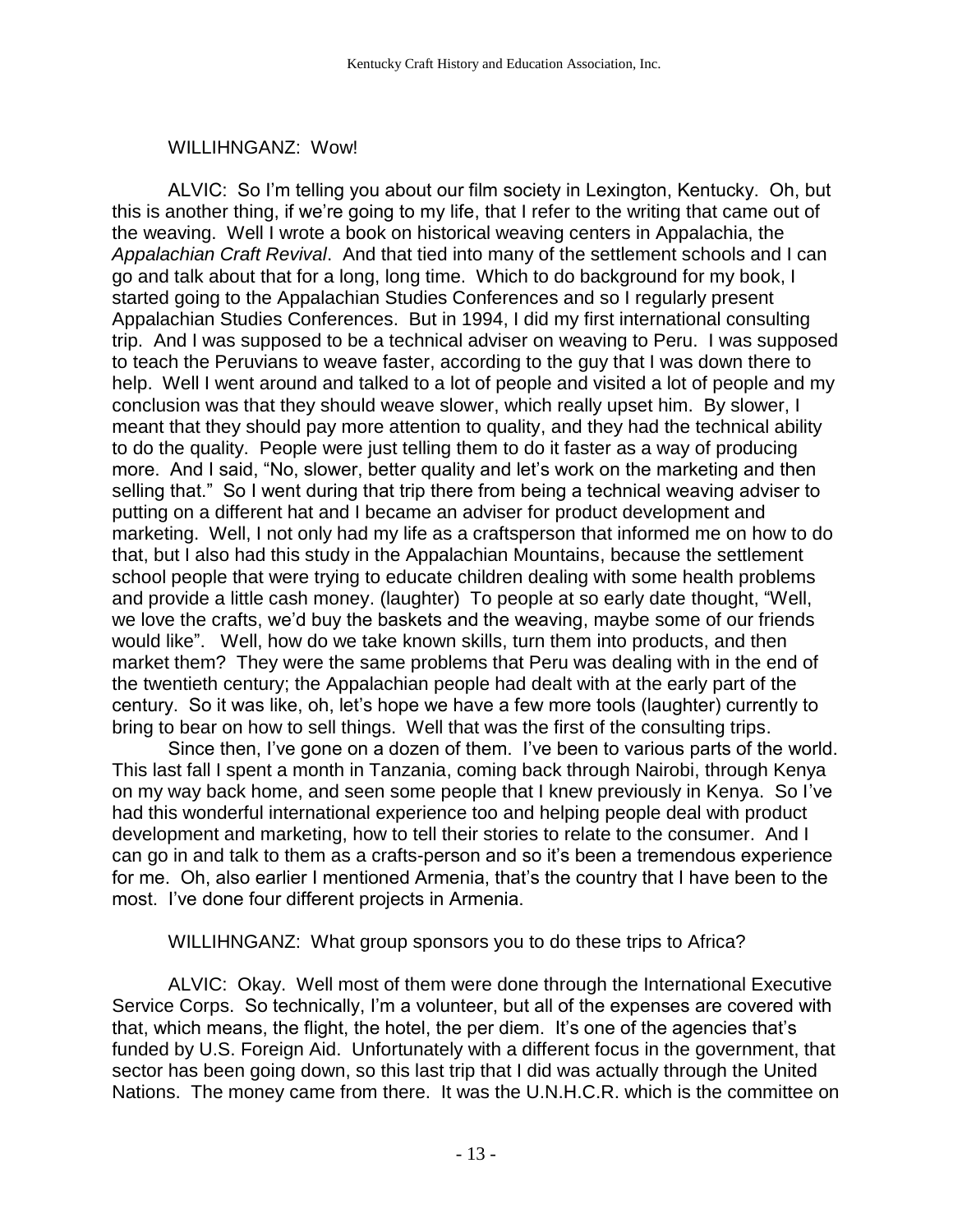refugee relief. And it was dealing with an area of Tanzania where a lot of refugees had come from Burundi and was working with the women to help them, again provide an income doing crafts work of some sort. And I was to design products in them, there to make them.

WILLIHNGANZ: Yeah, it's wonderful work I really appreciate your newsletters which are fun to read and fascinating. Gosh! It's a whole other world.

ALVIC: Laugher. Well, it is. It's so hard to imagine and people you know often ask me well, how do I feel about it? How do I like, you know? Well, one just has different standards that one goes by. When one is in these places that. The important thing is the interaction with the people. When I go on these trips I have an experience that no tourist could have, because I'm working directly with people, that make things that understand about crafts. So we have a meeting of minds there that makes for an opening up of people that you wouldn't have without real connections some way into it. One instance that I was just called to recently, was that in Dares Salaam I had some contact names and in fact, this one man, he was so busy and he was seeing me in the early evening because that was the only time he could fit me into his schedule, but he thought it was important that he talk to me. And he was in the business of marketing Tanzanian crafts and he said, "Oh, you'll want to go to the museum, the National Museum over the weekend, because the women's groups from Catholic churches all over Tanzania are having a major exhibition and sale, where they set up little booths, crafts their variety, on the grounds of this museum." So I said, "Wonderful" and I went there and I started talking to the women. And then at the place I was staying, one of the women over dinner said, because she was an academic from Australia, and she was saying, "Well, I have a free day tomorrow, where should I go?" And I said, "Go to the National Museum." I said, "In fact, I'll come with you because (laughter) I'd really like to go back again." So I was back there a second day and I saw a woman that I had seen previously. And she was along the coast of Tanzania to the south of where we were in Dares Salaam. And I was talking to her and at one point she said, "Well, where are you from in the United States?" And I said, "Oh, I'm from Lexington, Kentucky." And I started to explain and she said, "Oh, I know where that is." I thought you do? (laughter). And said, "Oh, yes, she said, I spent a year in Cincinnati." It's like she said, "Oh, I was at," and she named a Catholic retreat center that's on the edge of Cincinnati that I had actually been to (laughter). Its like, okay, small world. (laughter). Well, you know she was working with this group of Catholic women and I was telling her little things, about they made wonderful baskets. And I said, "Well all you'd have to do to make this more attractive for an international market is to put heavier looking handles on them." I said, "Those might be the traditional handles, and they might do well to carry anything that one would put in that basket, but they don't look sturdy." I said, "A lot of crafts, you're dealing with people's perceptions." So you put on a little heavier handle and it looks sturdier. So (laughter) you know sometimes, some of the things that I say I feel like, you know, this is not, you know, fantastic advice. But its different eyes looking at things, and sometimes a person from outside can see little ways to point people; also, the fact that I have a better handle on the American consumer (laughter).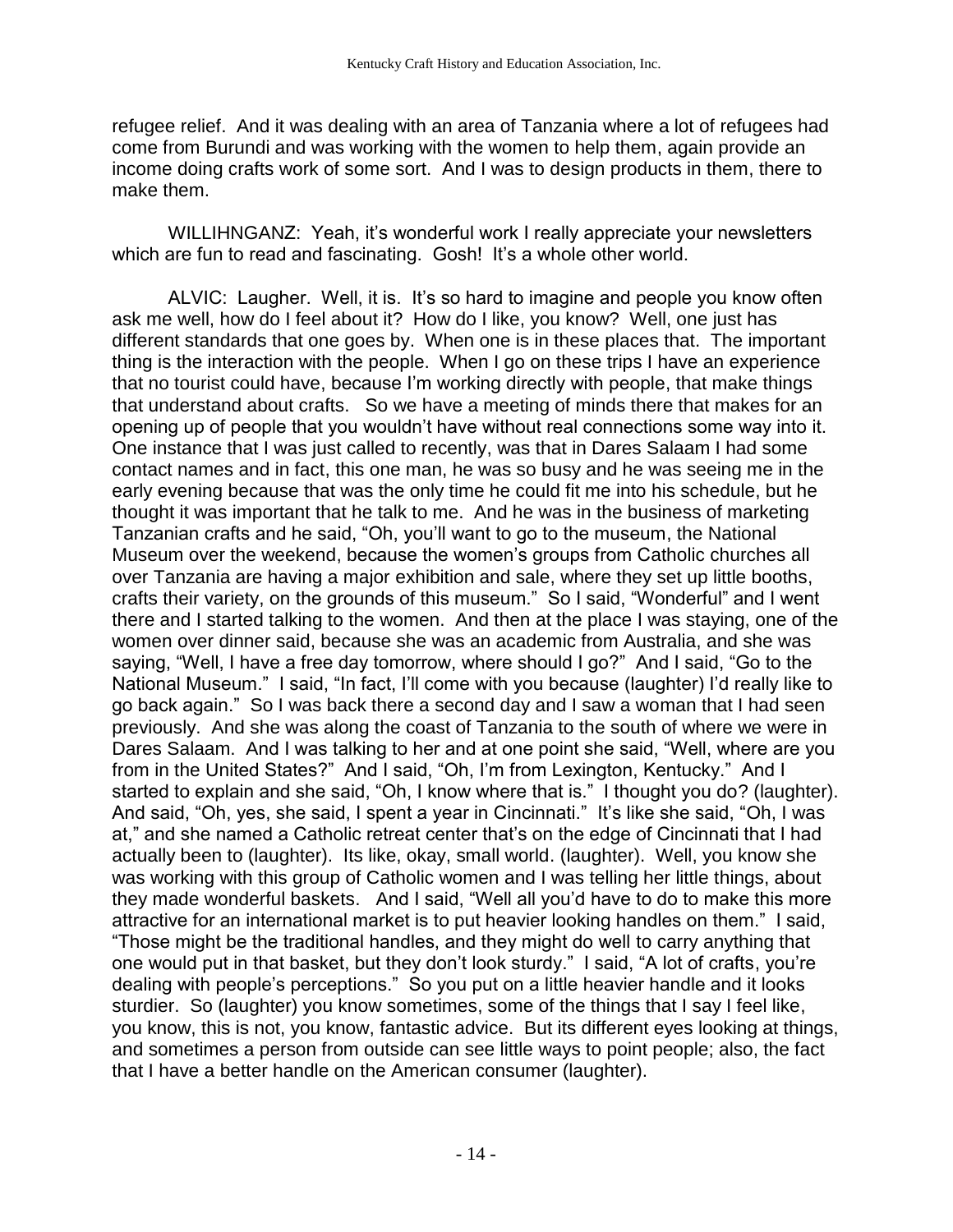WILLIHNGANZ: Tell me some more of the Guild history (unintelligible).

ALVIC: Okay, yeah, okay. Guild history, well Guild history really when we get into history, it's how far back do you go because there's always something before what you know. Well, one of the important steps in the history is the Southern Highland Handicraft Guild. Where earlier I referred to the crafts activities in Appalachia, that when different centers throughout the mountains were involved in selling, they realized they had common problems. Well, a man by the name of John C. Campbell got people working in the mountains to come together once a year to what he called, "The Conference of Southern Mountain Workers." And this became eventually the Counsel of the Southern Mountains that went through the early seventies. But back in the early part of the twentieth century, one of the things that they would talk about in their meetings and had experts in to help them with, was marketing crafts. Well they finally decided, well maybe, they needed their own organization. They finally got it together in 1930 and founded The Southern Highland Handicraft Guild. And they have their Standards and things that they did. Their first fair was in 1948 on the grounds of the Phi Beta Phi School in Gatlinburg. Okay, they took in the Appalachian counties as defined by John C. Campbell in his book, *The Southern Mountaineer and His Homeland. S*o well, that took in about a third of Kentucky, the eastern mountain third. Well so there were a lot of Kentuckians that were members of Southern Highlands, so when the ideas to start a state organization came, there were already people that were members of the Southern Highland Guild that became some of the pillars of the Kentucky Guild. And those were people centered around Berea College, because Berea College was one of the founders of the Southern Highland Guild. And several of the other institutions in the mountains were crafts-people that were. So one of the pillars of the Kentucky Guild was Rudy Osolnik, who taught woodworking and managed the woodworking craft at Berea College. And so he knew how the Southern Highlands had been running things. So they had models for doing certain things, like running the fair. So even though the Kentucky Guild was, like I say again for all of Kentucky, they had the model of Southern Highlands before them.

And from looking at it, a lot of individual state organizations came into being in those early to mid sixties. Kentucky was one of the first of them. Now the oldest state organization is a Guild of New Hampshire Craftsman and that started in the early thirties, so they were really one of the oldest ones, but Southern Highlands does precede them. And there had been earlier crafts organizations, but that had been in the Art and Craft Movement type, the Ruskin and Morris coming out of England sort. And many of those were people doing good works to help the indigent (laughter) and promoting crafts that way. And so the idea that actual craft producers and sellers were having organizations was really the Southern Highlands. In New Hampshire, were that and then, like I say, these different state organizations started happening in the sixties. And that was also because in the sixties, lots of things happened, but you're beginning to have the influence of a lot more people. The baby boomers are, you know, that we hear so much, they're going into colleges, so colleges are expanding. Colleges are expanding the amounts of things that they teach. So all of a sudden, departments are becoming much larger and can offer variety and that's when many of the craft areas got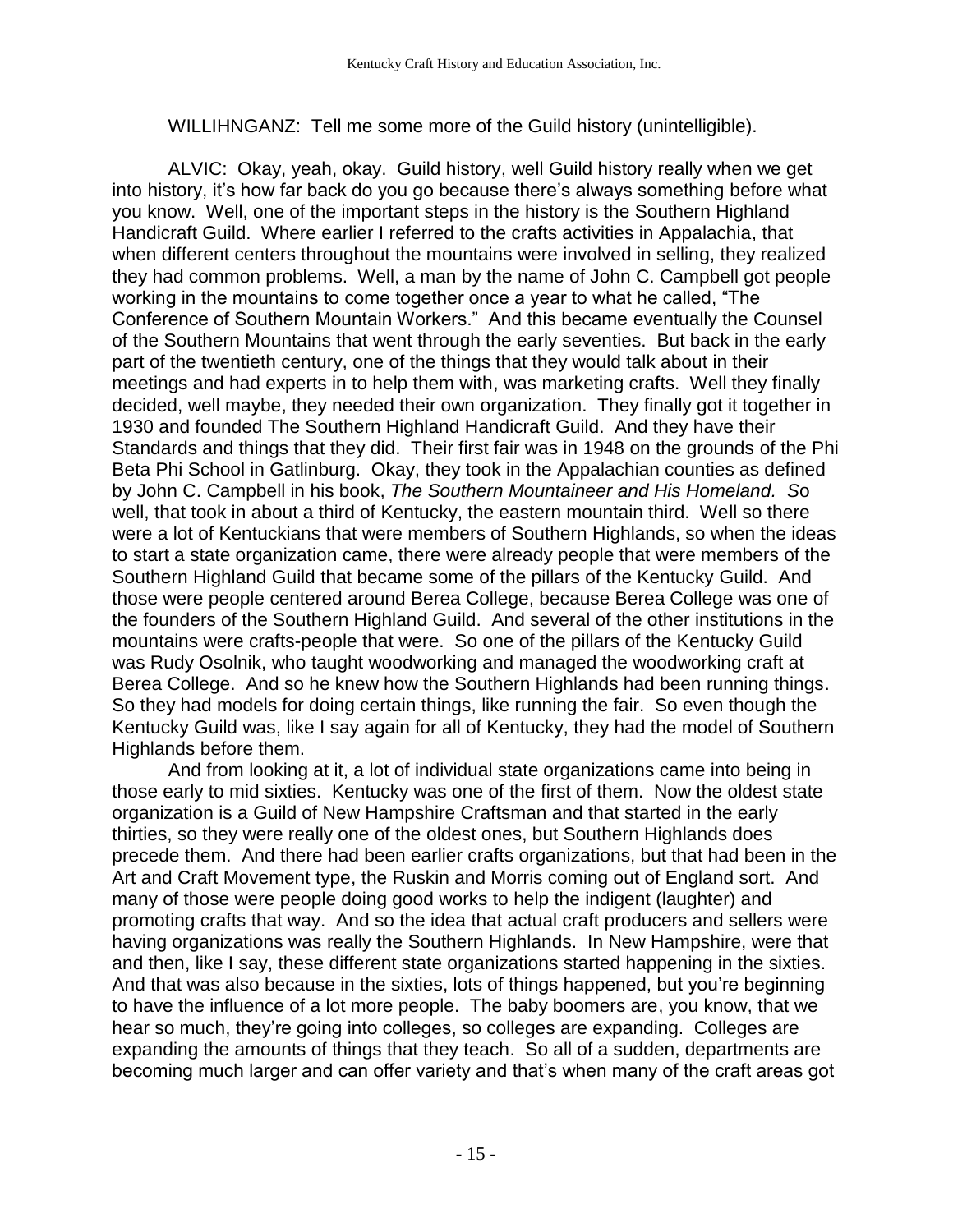instituted into higher education. Well when you have people teaching crafts, you also having people with craft skills that want to do something with it.

Well, you can teach it or you have a craft. You can produce things, so all of a sudden you've got people making a lot more stuff. Its like, how can we sell it? And so these became real questions and the Guild was positioned to answer these. Well, you can stay here in Kentucky. You don't have to move some place else. You don't have to go to one of those big cities to set up a studio. Stay here where you can have a much more economical life style and produce your crafts and sell it to people in those cities. You know, we'll set up the networks to do that. And so that's when it's usually referred to a Studio Crafts Movement kind of ballooned and took off.

WILLIHNGANZ: Were there other parts of the Guild, were there other craft organizations that were specific to Kentucky or was the craft again pretty much it?

ALVIC: No, the Guild was really the bringing out of crafts people. Now for the eastern third, they had been eligible to join Southern Highlands. So and Southern Highlands became centered in North Carolina, but it always was managed and drew people from without the mountain counties. But there hadn't been things for the rest of Kentucky. And exhibiting crafts have always been a problem that many art galleries are reluctant to show craft, considering it a lower art form. Well those of us in crafts, of course, don't consider it that. In fact, we're very good on the art/craft controversy thing; spent a lot of time in younger years talking about that. But it's one of those phases anybody that's dedicating their life to craft has to go through (laughter). And so there are also within the crafts world there's a variety of different types of crafts, for Kentucky, production crafts have been very important. You would turn out multiples of something and sell it. Now the fact that you're doing many mugs or bowls, they've been touched by the artist's hands. That there was a lot of skill in artistry that went into designing the first one, because chances are, there were many before they got to that one that say, okay, this is the one I'm going to reproduce. And so then developing those skills it takes to do a production craft. You know dealing with those questions of, do you hire people to do part of the process to help you? Do you become a manager, that is essentially having other people produce your designs?

WILLIHNGANZ: Yeah, that's a whole issue that I've explored in some of the other interviews because you look at things like Louisville Stoneware and you know they're halfway between a standard china manufacturer and a craft person and there is some tread-to-fine line there and it's a tricky call where you decide to put your art.

ALVIC: Yeah, well and I've known many people that have gone back and forth across the line (laughter). You know, people that have large production things, that says, well no, I want to do more of my own stuff. It's like the bread and butter is all that I'm, it was just supposed to be bread and butter, it wasn't supposed to be my whole life. But in a way it became too successful (laughter). And so now, you know, do I let that go, or do I set it up as a separate entity and let it go its own way. So like I said, I have had many friends that have dealt with those questions in different ways throughout their lives. But I also think it's given that this is Kentucky and that many people come out of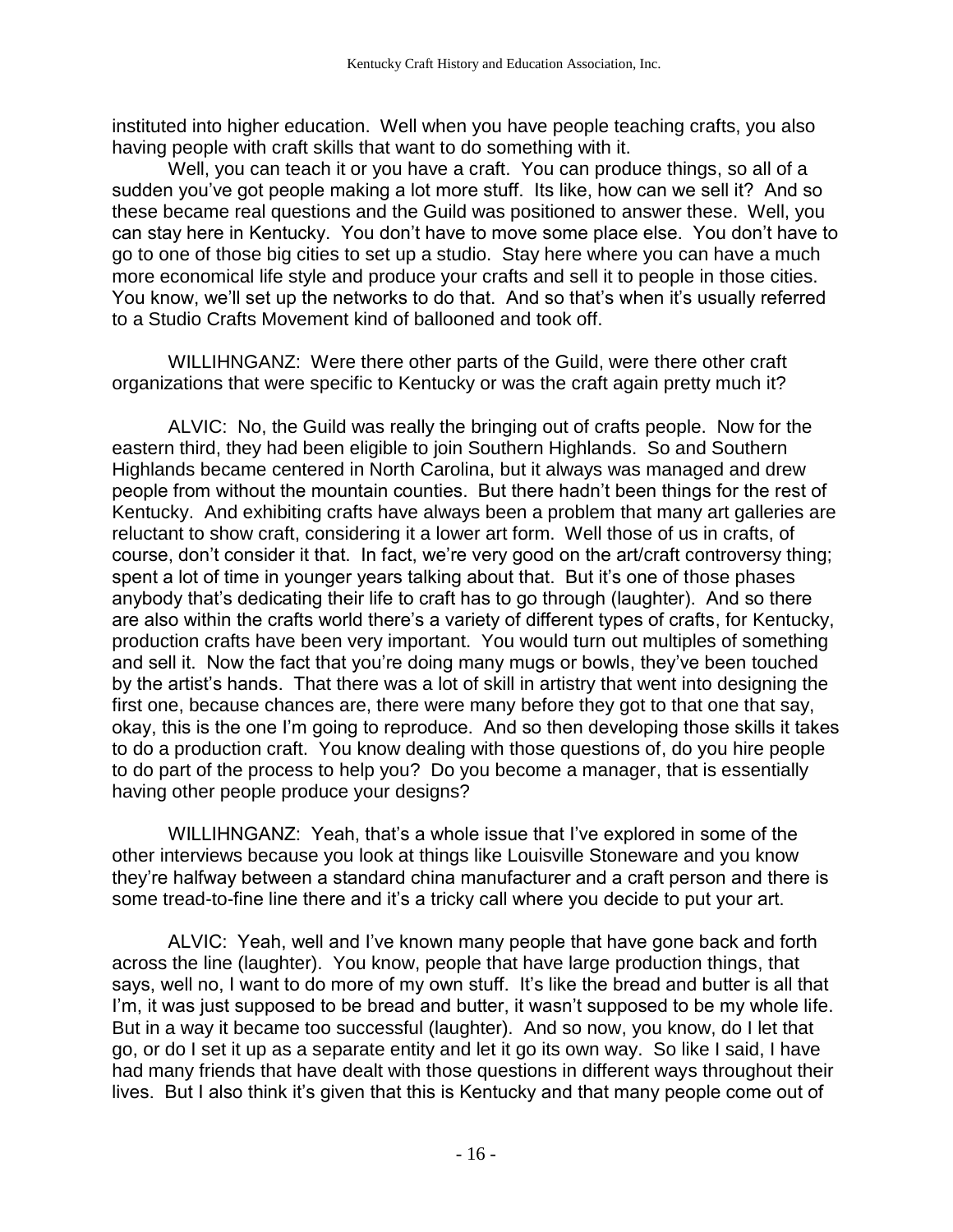the tradition of making things, that there are people that made things for use in their daily lives. And I think this is a human tendency, because way back in prehistoric archeology you see evidences of man decorating items for daily life and work. So to me it's something that's built into humans. Well, so you made baskets to collect eggs in (laughter) from your chickens, okay, well all of a sudden you realize that other people want that basket and don't know how to make baskets. So you go into basket making. Well, you don't have a background as an artist. You just have that background from the craft. You know how to look at a tree and decide whether that's going to make good splints for your basket. You know the tradition has taught you how to prepare those materials to make that basket. You know, do you stick with the tradition of making the basket or do you put some of your own personal creativity in and make slightly different shapes? And then as we all do, if we're selling things, you sell one of them and think well I had better make more of that shape (laughter) that you kind of go with what's been selling. So there is the development of the traditional crafts and I choose the baskets particularly, because that is one that has found quite a market through the tradition. And there is a real history of Kentucky basket-makers particularly centered around the Mammoth Cave area, because there were tourists that bought baskets there. So there was a reason to continue on, people making them, and so there's quite a tradition of basket-makers there that have for generations made baskets.

WILLIHNGANZ: So it's the Guild what did basically was legitimize the marketing function and give them clear coaching training, etcetera.

ALVIC: Well traditions will not survive unless there is a real reason to. You know there's a few hobbyists that might be interested and take it up, but the surest way for a tradition of making things to survive, is to have a market is to sell them. And so with my international consulting, I try and look at what interesting techniques people are doing and use those techniques in products, that I think might have a wider market, as a way of keeping it alive rather than it just becoming a dilettante's exercise. (laughter) Or like we do with the ancient Peruvians, we try and reconstruct how it's done from the piece itself. Well it's much better. It remains a continuance tradition, so that people that have learned from their parents or their grandparents. Often times crafts skips a generation, well within the contemporary spirits, like it's our grandmothers that we learn things from rather than our mothers (laughter).

WILLIHNGANZ: Different generations of different needs and whatnot. You know the most fascinating basket that I encountered recently, I was looking through one of the books on crafts that I had been perusing and they had a one use basket, you pull a piece of bark off a tree, you throw this together, you can eat berries in it, you throw it away when you're done. And I just thought I had never thought of a disposable basket.

ALVIC: Well see, you haven't traveled in some parts of the world that I have.

WILLIHNGANZ: I say that's true.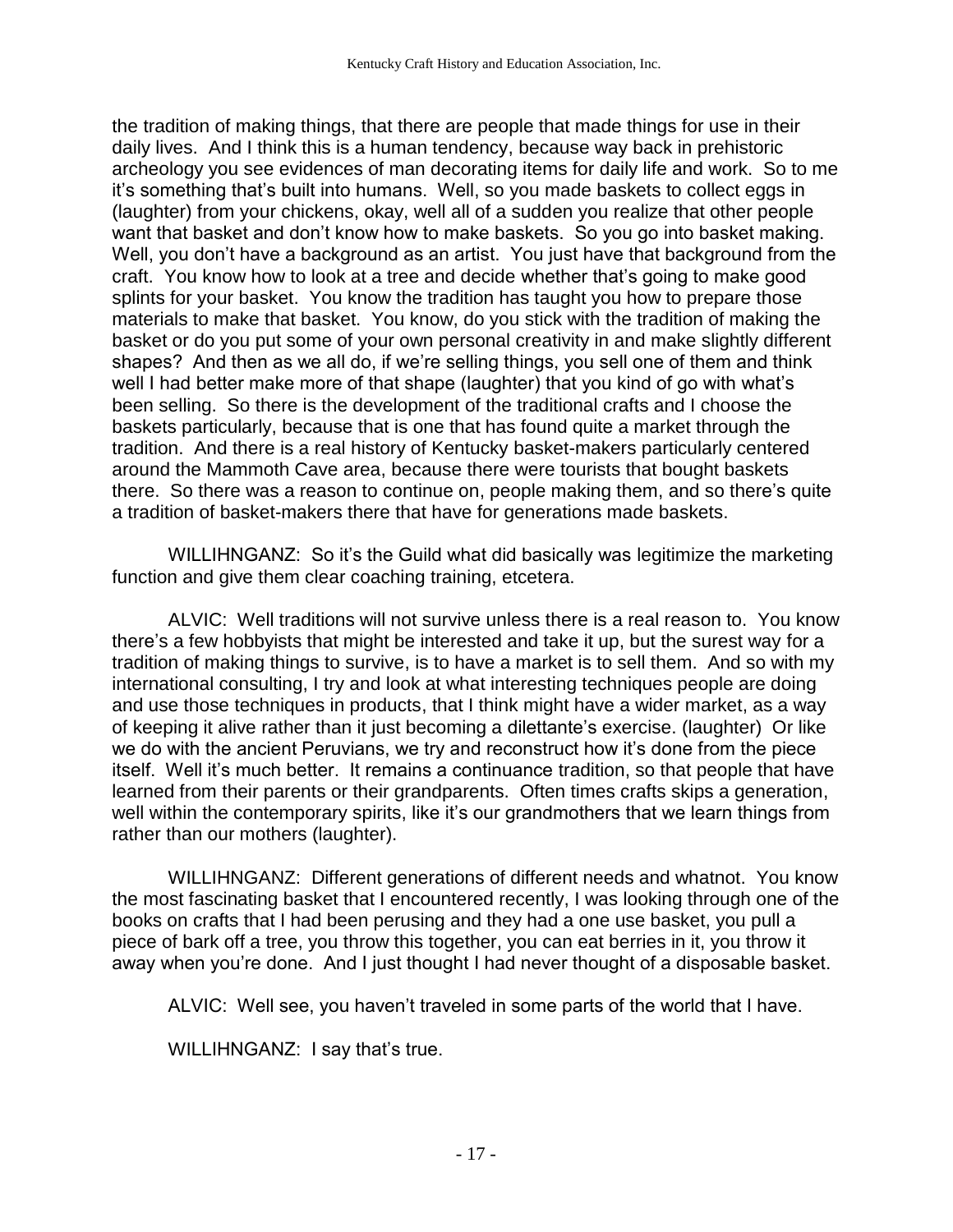ALVIC: With disposable plates, we think of paper plates. A lot of places, it's a banana leaf. It's another type of leaf that becomes your plate and then you throw it away, you know, it's a disposable. It's a far better disposable because it's organic and well, you know, decompose nicely in the soil than our paper or these Styrofoam plates that will live you know for eons. That yeah, for a lot of people that have materials, the idea of making a container.

WILLIHNGANZ: With as fascinating as this has been.

ALVIC: Oh, yeah, I know you're going to have to go.

WILLIHNGANZ: Well I've got about fifteen minutes here maybe a half hour.

ALVIC: Oh, okay, well I want to flip through some of those pictures so you can have an idea of.

WILLIHNGANZ: Okay.

ALVIC: If you want to put in some historic things some that we mentioned.

WILLIHNGANZ: Sure, okay.

ALVIC: It's just that oh see that big basket that's on that black thing, actually the black thing is up. This one because talking about feeding into an Appalachian stereo type. The guys on the boat with the guns, yeah mountain men, early weaving at Berea College, very early twentieth century that they were organizing community women to be weavers. This is one of the first and longest managers of the weaving Anna Ernberg really expanded under her direction and here is Anna.

WILLIHNGANZ: Now this is all at Berea?

ALVIC: At Berea and then she built the log cabin that's now the craft sales place in Berea.

WILLIHNGANZ: Okay.

ALVIC: That was for the weaving and for the sales of it and she went and raised all the money for that. And this was where the weaving is now in the log house behind that big craft sales one. They still do weaving in it, you can walk in, but they don't have nearly these many looms, but gives you an idea of the craft. Oh this is when it was first built I think this was at the dedication in 1917, and these were open porches then and she had a residence for herself. She lived upstairs. Okay, oh this is, I love this! It's a still!

WILLIHNGANZ: Ah good, another Kentucky craft.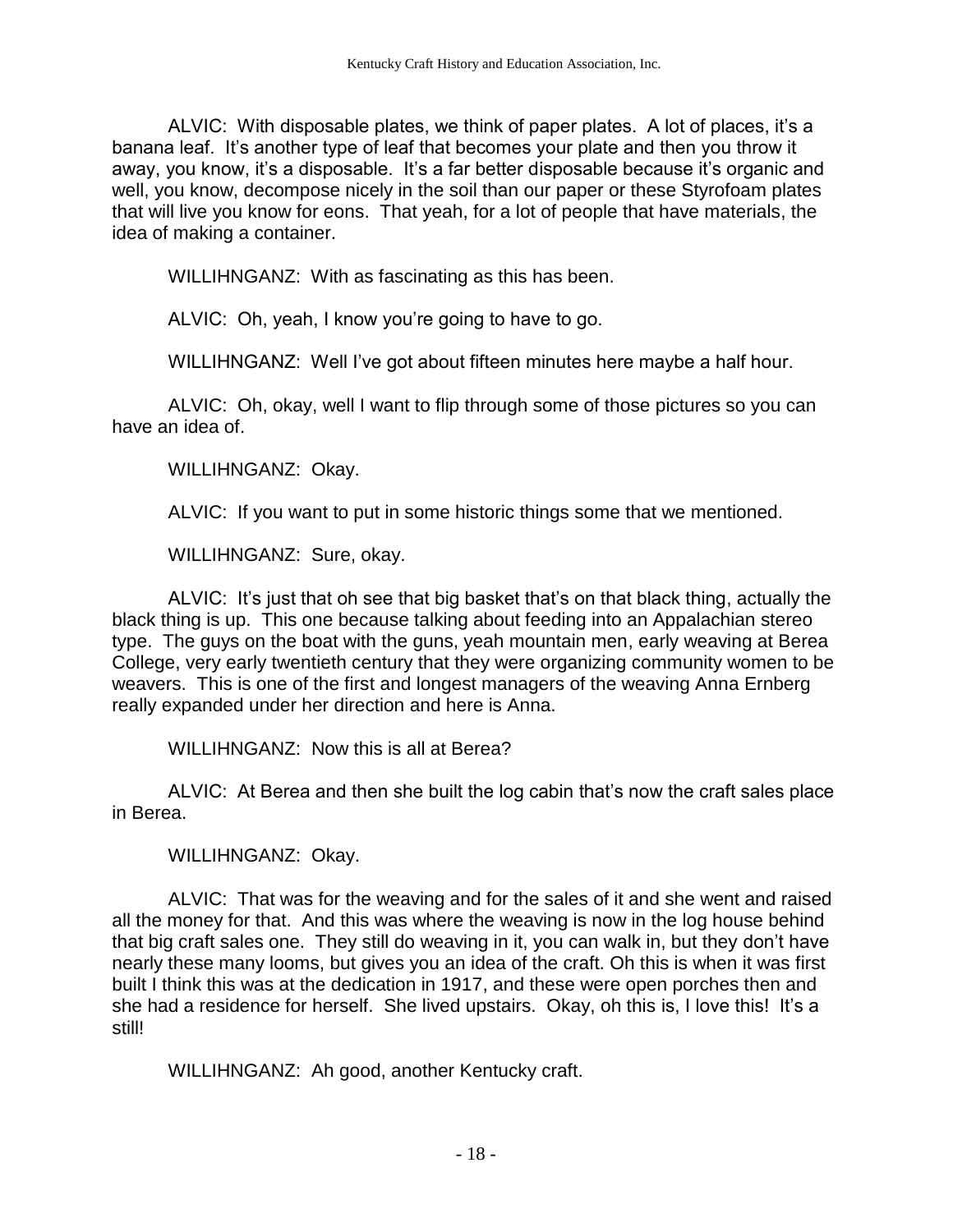ALVIC: Yeah, yeah. And they had a group at Berea called Mountain Weaver Boys and that was one of their craft sales and so those are the Mountain Weaver Boys. That was another manager your early pictures some of these aren't in. Oh and this is the Ernberg loom. She designed a small loom and they made the loom at the College in woodworking and sold it. She got a five dollar royalty, but she didn't charge the royalty to any weaving center that bought it. Oh and this was a weaving supervisor that was there for a long time too. But weaving was really one of the biggest of their craft areas and these were some of the things they produced. And did I ever give you any of my little booklets?

WILLIHNGANZ: I don't think you did.

ALVIC: Well, we can do that because that's the cover of one of my books. This is interesting. This is Berea College booth at the 1933 World's Fair in Chicago.

WILLIHNGANZ: Wow!

ALVIC: Yeah. Oh, I just love the history stuff, okay.

WILLIHNGANZ: Terrific!

ALVIC: So I have pictures from all over but let's see what this other Berea thing is. Oh, that's early Churchill weavers.

WILLIHNGANZ: Oh wow! Yeah, that's where I'm headed.

ALVIC: Yeah, well (laughter) you'll see that they built something on the front of it but that's still there. Oh, yeah this is Penland okay. My husband did the labels so sometimes they're. This is Churchill.

WILLIHNGANZ: For somebody who works in threads, you're pretty handy with the computer (laughter).

ALVIC: It's become (laughter). The Churchill loom and I'm re-photographing photographs in not what you call ideal conditions. It's kind of point and hold your breath. And even in the archives at Berea, they let me photograph my own instead of paying them to do it.

WILLIHNGANZ: Wow! That's great!

ALVIC: Oh, like my husband says, I'm good at the chatty stuff.

WILLIHNGANZ: Wow! Lucky you (unintelligible) the Louisville paper to try and get some pictures for the senator they wanted twenty dollars a picture. I thought I can't do that.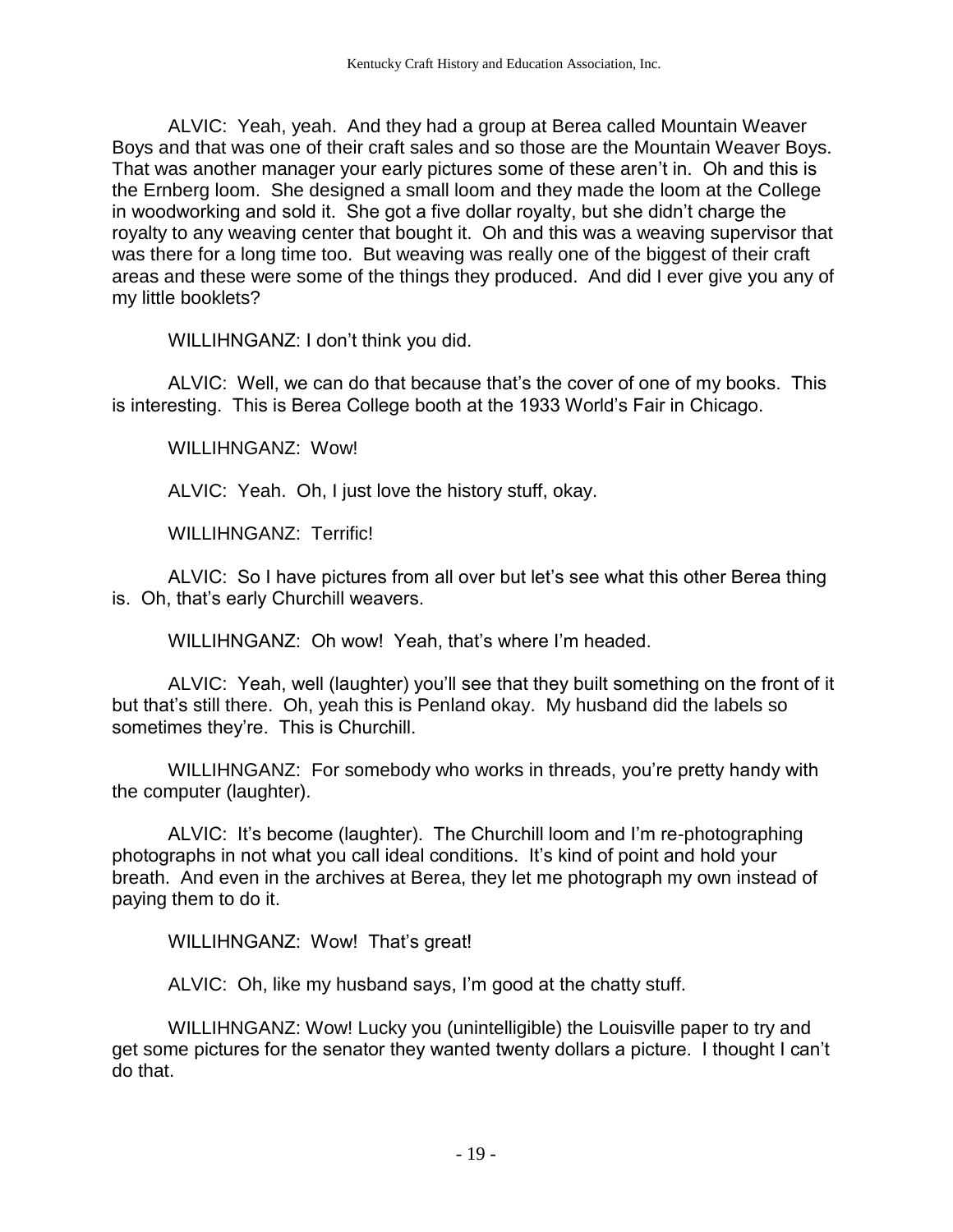ALVIC: This is Mrs. Churchill, Mr. & Mrs. Churchill a little bit better focused you know this is before digital cameras so I couldn't, you know, I just had to take them and hope.

WILLIHNGANZ: Sure.

ALVIC: And this is from a magazine article about them. This is Churchill again. Let's see I think I saw. Now these aren't all the photographs I have, but these are the things that are digitized. Okay, this is Allen Eaton; he's kind of the guru of the Appalachian Crafts Movement. He wrote a book called the *Handicrafts of the Southern Highlands*. It was published in 1937. It was about all of these centers, these crafts centers. And everybody loved him. Well anyway, this is our pictures taken at the John C. Campbell Center in Brasstown, North Carolina, but what's significant about these is now starting, now their photographs taken by Doris Ulmann who is a famous photographer. And when Eaton was going to do this book, he was working at that time for the Russell Sage Foundation and Ulmann said, "I want to take the photographs for your book." And he said, "Wonderful, but Russell Sage can't afford to pay your fee." And she said, "I'll do it for free." And he said, "Wonderful, but I don't think we can afford to publish them." She says, "I'll help cover the cost." Okay, she took some wonderful pictures. Okay, this is it! This is Francis Goodrich she was one of the earliest people in the mountains to do crafts. She was a self-financed Presbyterian missionary. Louise Pitman, one of the early presidents of the Southern Highland Handicraft Guild. This is Olive Dame Campbell, John C. Campbell's wife. He was long dead by that time. This is John Jacob Niles of music fame.

WILLIHNGANZ: Okay, I don't know. I'm not familiar with the name but.

ALVIC: Okay. I'm going to educate you a little bit on the folk craft and.

WILLIHNGANZ: Unintelligible.

ALVIC: He, John Jacob Niles, is noted mostly in folk music, but as a young man, he worked as an assistant with Doris Ulmann when she was doing this photographing and he was carrying her equipment. And so this is Campbell again. Helen Dingman was professor at Berea College. She kept the Southern Highlands Guild afloat with some creative bookkeeping. This is Brasstown Carvers, the wooden things that they did. Yes, fun isn't it. Mary Hambidge loved Greece, and so this is a recreation of some early Greek things that a friend of hers was involved with. But this is the Hambidge Center in the early weavers and this is Mary Hambidge not paying attention. Oh, and this is Mary Hambidge in her later years in the mountains. The weavers, they were young girls from the mountain area. This is Mary Hambidge and because they were young girls and she had them living on the property and so this was a retired school teacher from Kentucky that she had as kind of a house mother. That was Truman's yacht. She did the fabrics for Truman's yacht.

WILLIHNGANZ: Wow!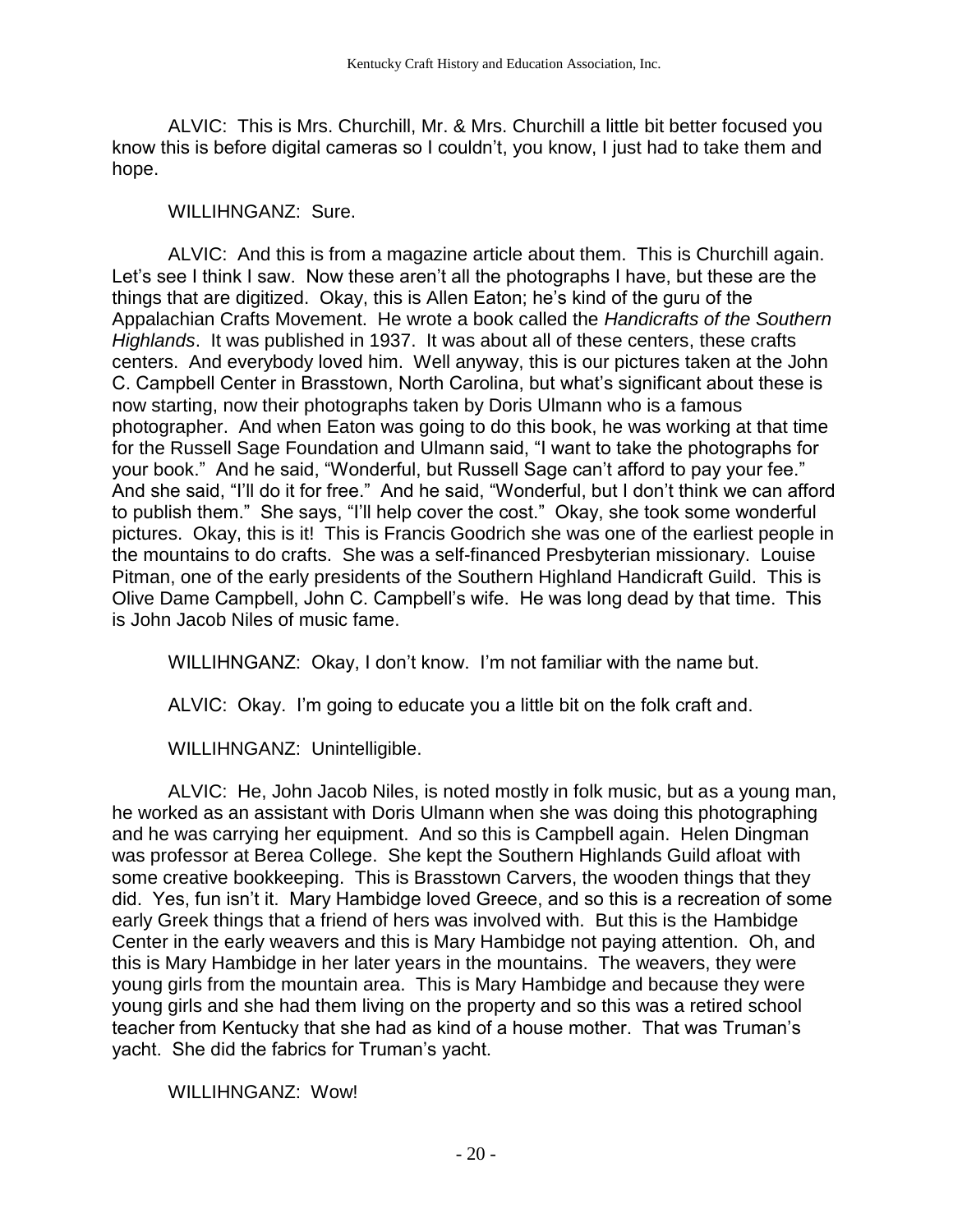ALVIC: Yeah. Okay, but anyway I've got a variety of other, you know, there are historical pictures if you want to put in a few just to give. And well maybe my book is better for looking at that. There are some early pictures of that first guild fair in 1948.

WILLIHNGANZ: Oh, yeah, yeah good point.

ALVIC: So might the well, there were you know, an earlier fair and.

WILLIHNGANZ: Yeah. You know I don't know yet where were going honestly with this documentary.

ALVIC: Well and the thing is since I just wrote the bylaws for, you know, we're starting a separate organization here.

WILLIHNGANZ: Right.

ALVIC: And I just wrote the bylaws for them and we're working on getting this organization going. We're thinking now that the important thing is to video-tape people before we have any more of them dying off. We've had one die off in this project already before we got to her. Okay, so to videotape as many people, in fact, they were talking about either trying to get people that are in other states that fit into the story, to get them here or to get you there. Anyway so there's been talk about that. Okay. With this first grant we're going towards the emphasis on Appalachia, so it's how it's fed into helping the people in Appalachia. But we're thinking, and we now have, a person that has experience working with the public schools that has written things already for teachers in public schools on the arts in Kentucky.

WILLIHNGANZ: This is Judy Sizemore.

ALVIC: Yeah, Judy. And so she's thinking well, we'll do the Appalachia one for this grant and then we'll do another grant for the rest of Kentucky. Well so then it would be important to get more information on those basketmakers that are down near the caves. I have a friend who has a master's degree in folklore, that she and her husband have a company making basket supplies. And they have befriended all these old time basketmakers in the area.

WILLIHNGANZ: Wow!

ALVIC: And they situated down there in Scott County, (correction: Scottsville/Allen County) particularly to be near them. So that it's a story when the point I was getting to, although, is that it's not going to be a story that can be told in one shot that there might be several stories.

WILLIHNGANZ: Well that's fine we just have to clearly define each one so that we know what we're making in order to make that coherent.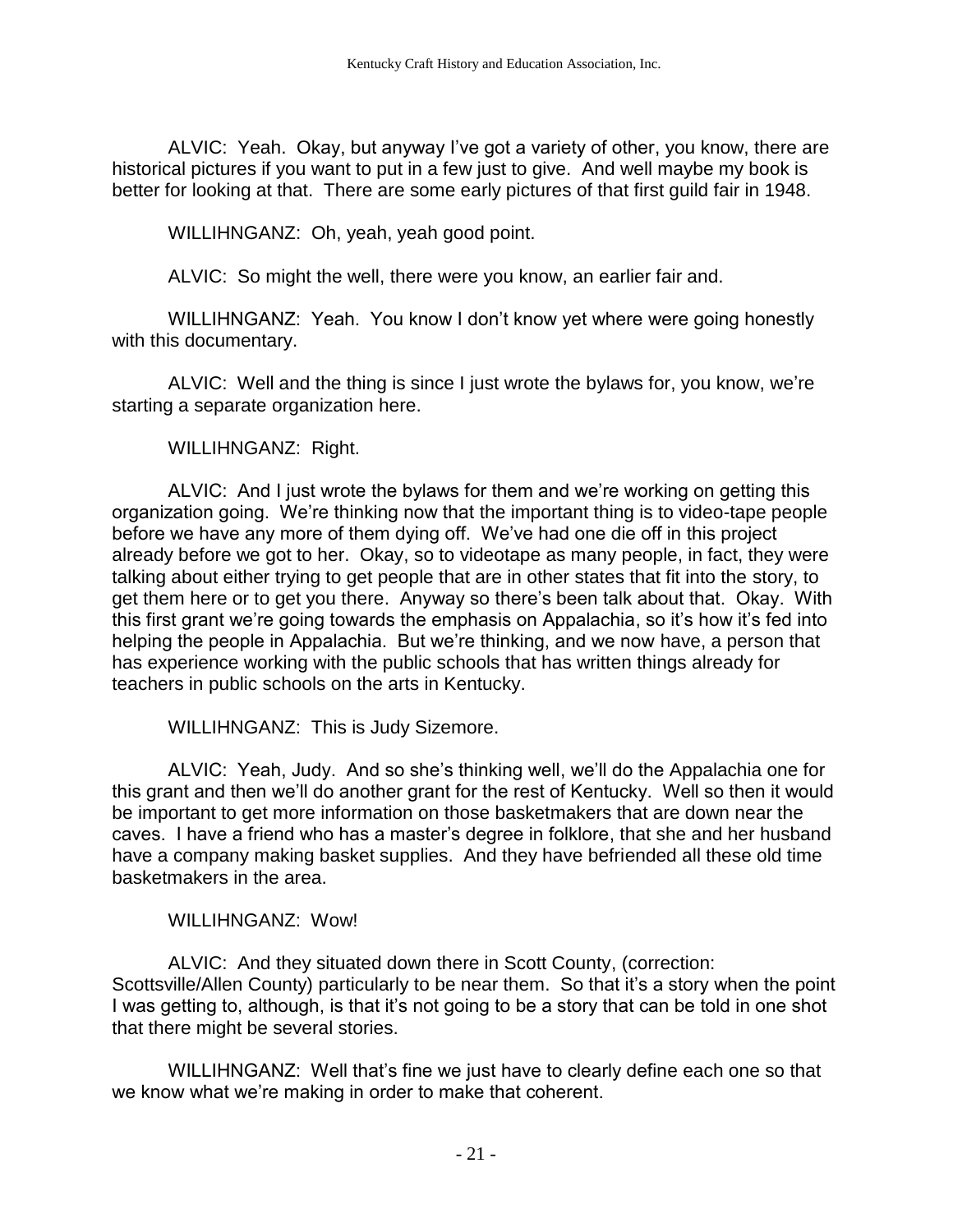ALVIC: Exactly.

WILLIHNGANZ: Sorry.

ALVIC: And to have resources that can be pulled from many different places you know when one is concentrating on a particular one.

WILLIHNGANZ: Right.

ALVIC: So at some point it's getting you together with Judy. And again if we get you money to fulfill what the money says you're supposed to do (laughter).

WILLIHNGANZ: Yeah, yeah that going to be the trick because we don't really know what we're going to do (laughter) until after we know we're going to do it and we can't do that until we have the money.

ALVIC: Yeah.

WILLIHNGANZ: But we'll just work that out.

ALVIC: I was trying to find some of the, you know, when you go looking for something. And some of these places had a better photographic archive than others.

WILLIHNGANZ: I'm sure.

ALVIC: And some of them like the one in Gatlinburg they've been adding to it. Oh, I don't know that you got, I'm still not finding, perseverance. There is a website, I'll send you the information on this, okay, that have been collecting things, the story of the craft the people, collection that has a little narrative. Okay, this says Craft Revival Carvers, okay, so a little bit on Brasstown Carvers. Anyway, they're working on this in North Carolina and it's a friend of mine that's doing it. Oh, these are different carvers, that they, okay, it has the different craft areas of course, weaving that I'm interested in. It has all these pictures that you can then look at, that they've been doing and they got a grant through the libraries in North Carolina to do this. And a year ago, I talked to the one who is doing this about expanding to the other Appalachian states and she was definitely talking to people in Kentucky. And I just, when I got involved with this history project contacted her and I said, "Okay, what have you done about expanding?" And she says, "My boss at the library is retiring so he won't sign off on anything now. You know, he's waiting for the new boss." And so she hasn't been able to write any grants but to me, to hook in with, to what they're doing and you know and she obviously has done a lot with collecting the old.